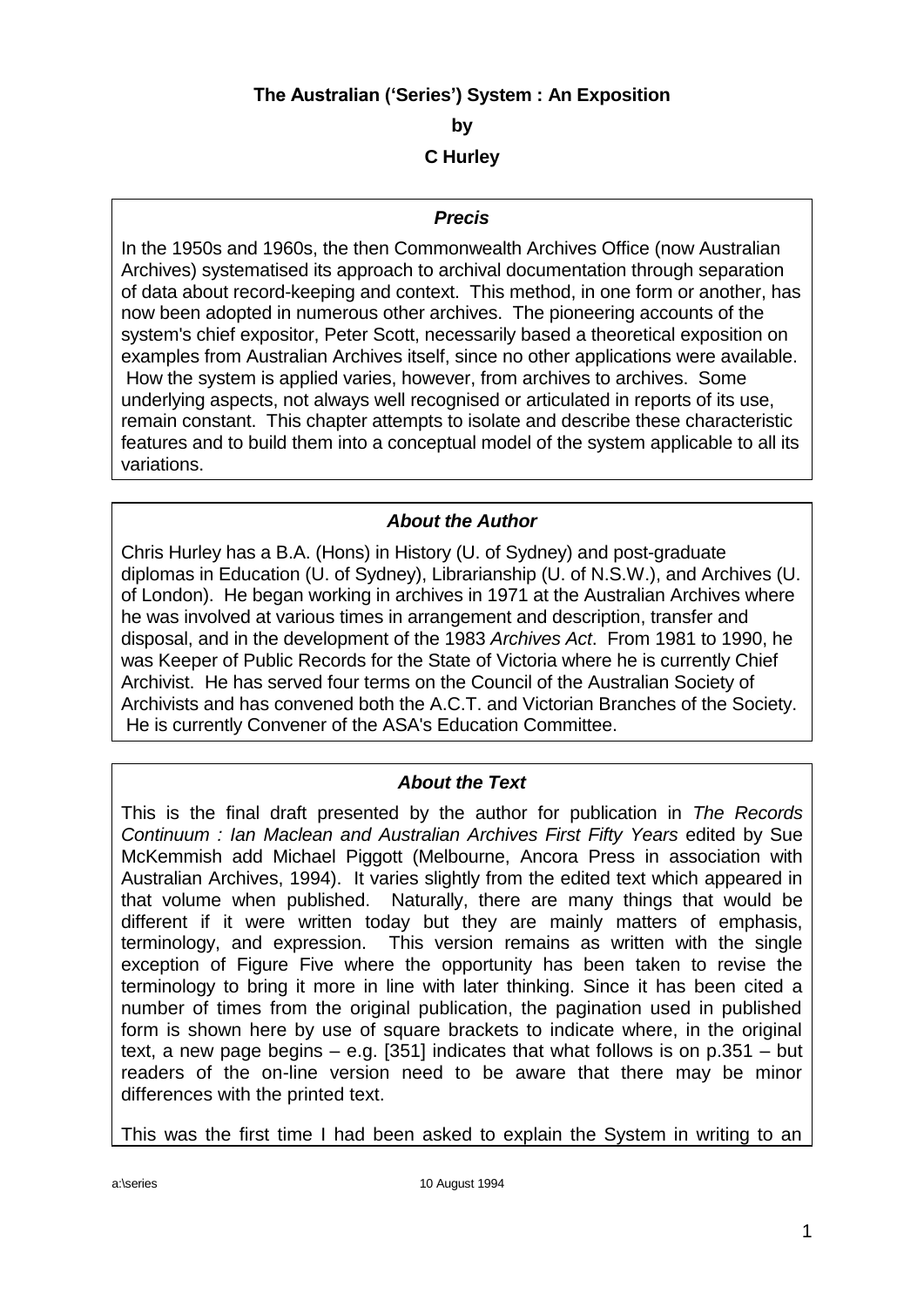audience that I couldn't see. I was, by now, aware that, despite what we had taken to be the perfect clarity of Peter Scott's explanations, many readers simply didn't "get it". This was not a case of their understanding what Peter was saying and disagreeing with it – though it often came out that way – but of critics who (we thought) misapprehended what they had read or heard. We couldn't understand why, but it was clear that such misapprehensions existed. Terry Cook, for one, assured us it was so. I worried that there was nothing more I could think of to say to dispel those misapprehensions. Fifteen years later, I now know that for some people they may never be dispelled and I have ceased to trouble myself about it. I now believe that it is not about explaining a solution to an uncomprehending audience, but about agreeing on the problem. Until archivists have a problem with description, the solution offered by the System is not only unappealing it is incomprehensible and unnecessary – rather like the concept of standard time to a villager who never had to catch a train. No amount of exposition, however skilful, can deliver understanding until the problems of **not** doing it this way have been understood.

I was also troubled by the fact that, by now, I had moved out of Australian Archives (as it then was) and applied the System in another environment altogether – one in which the implementations I had learned from Peter needed to be modified or expanded. In other words, I could not simply recount the System as applied by Scott himself – and as I had learnt it from him. I had to take my first steps in applying his ideas (or, rather the ideas expounded by him for I had to explain in this article that he is not solely responsible) while at the same time demonstrating how they can be given different application and developed to cover new ground. This required talking a step back and identifying the underlying principles, while abandoning and even rejecting some of Scott's own applications and developing new ones he had not sanctioned. I did this by adopting the collective (rather than the royal) plural and ascribing new ideas to a community which had inherited the guardianship of the System.

The System has been the vehicle for much collaborative and fruitful thinking. We never checked back with Peter (at least I didn't) to see if he approved the use we were making of the ideas. For me, that never mattered. I was sure we were being true to the conception – regardless of whether Peter himself approved or not. I like to think, though, that he would not condemn the use we have made of the System in his absence.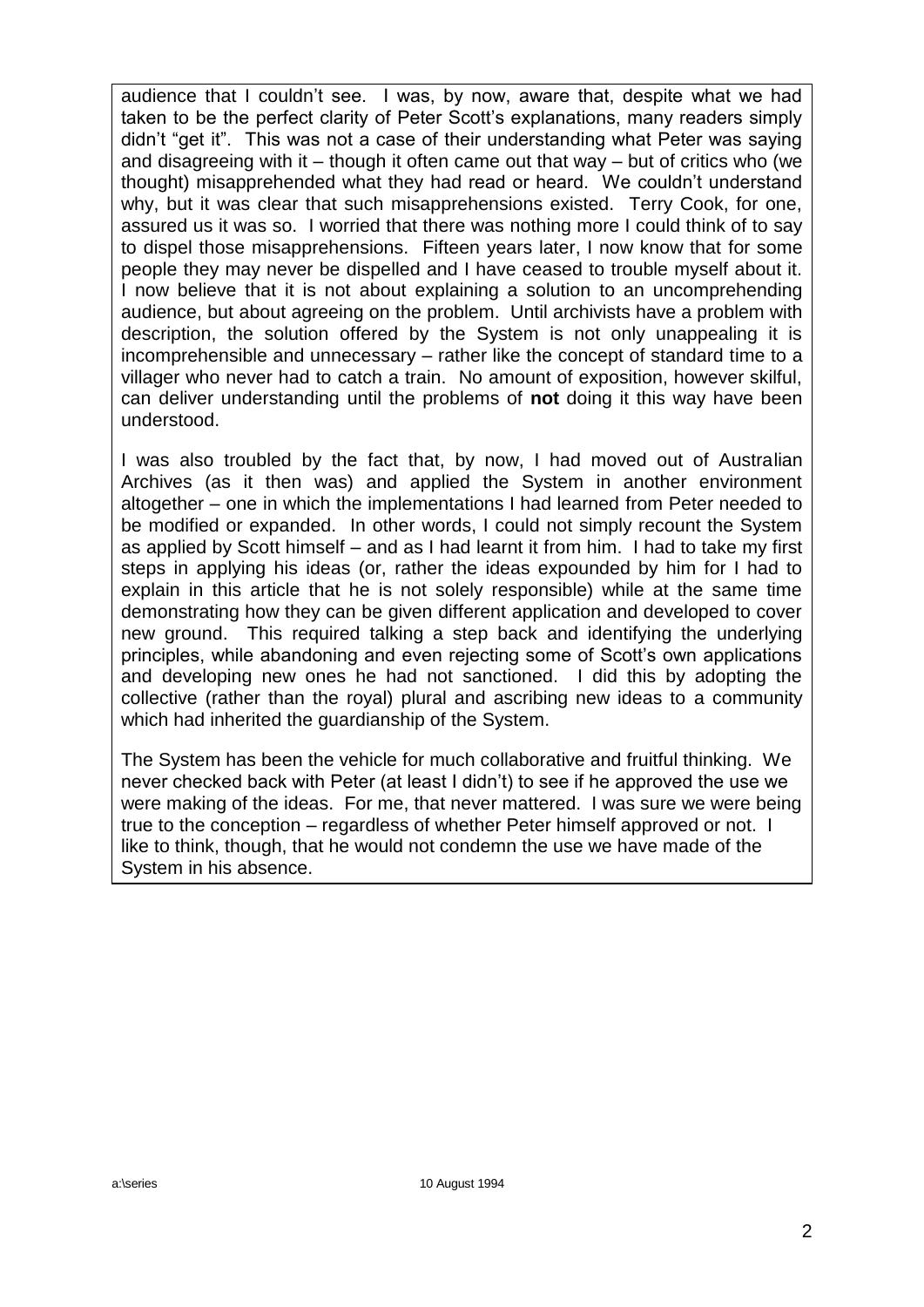# **The Australian (`Series') System : An Exposition**

In the broadest sense [Peter Scott] achieved two things. First he provided the final building block in progress towards `integrated current and .... intermediate' records management .... Secondly .... the solution to our long-standing problem of arranging and describing the archives produced under the increasingly fluid administrative arrangements of the Government .... Peter would .... agree that his `flash of genius' occurred in the climate of a long-standing pursuit of `ideal' classificatory techniques for records .... which Keith Penny and I had been pursuing .... ever since the Schellenberg seminars in 1954 .... I do not know how long Peter savoured his insight before explaining it to Keith Penny, or how long then elapsed before Keith burst through my office door; but on hearing the proposition, not a minute elapsed before I stated `that's it' or words to that effect, and from then on, whatever the problems that still lay ahead that *was* it. As Keith and I both recognized, this approach preserved the *essence* of the two basic principles of provenance and respect for original order, but varied the priorities of use for `classificatory' purposes ....

[150] The story of the search for a satisfactory way of documenting records which culminated in Maclean's triumphant cry is still buried in the files of Australian Archives. I will not attempt to tell that story - still less to rehearse or update the arguments, already expounded by Scott and others, for preferring the technique.

Recent (increasingly complimentary) attention from overseas has been mingled with what appear to be misapprehensions about the way the technique is applied. It has been represented to us that this is because too little has been published by Australians about the Australian system -

It is clear .... that those in North America working on descriptive standards, and especially on defining the archival fonds as a replacement for the cumbersome record group, have certain misconceptions about Scott's legacy and the Australian system. The series system may be its name, but the notion that Australian descriptive practice is unduly minimalist in ignoring the wider context of creation `above' the series level, or inter-series, is simply wrong.

Scott described the Australian system as it was developed and applied within the Australian Archives. I shall here present a conceptual model<sup>3</sup> independent of (but, I hope, comprehending) varying applications of the system currently in use.

## **Background : The Search for an `Ideal' Classificatory Technique**

[151] The Australian system (the system) cannot simply be understood, however, as just another way of describing records. For its practitioners, it is part and parcel of, and in important ways an emanation from, an approach to (philosophy of) archives. Since the time when the profession here was being, in effect, invented following World War II, there has been widespread (though not universal) adherence to the proposition that

.... archival science provides the pivot for efficient and effective management of the continuum of the records of an institution .... To preserve the continuum, the archivist needs to be involved in the ongoing management of recorded information ....<sup>4</sup>

A sense of the need for that involvement beginning with `progress towards `integrated current and ... intermediate' records management has permeated successive generations of Australian archivists who, like Maclean, have seen the system as the building block for integrated information management.

Consistent with this view is a rejection of a purely custodial approach to archival description. Although it would be incorrect to say that Australian archivists have long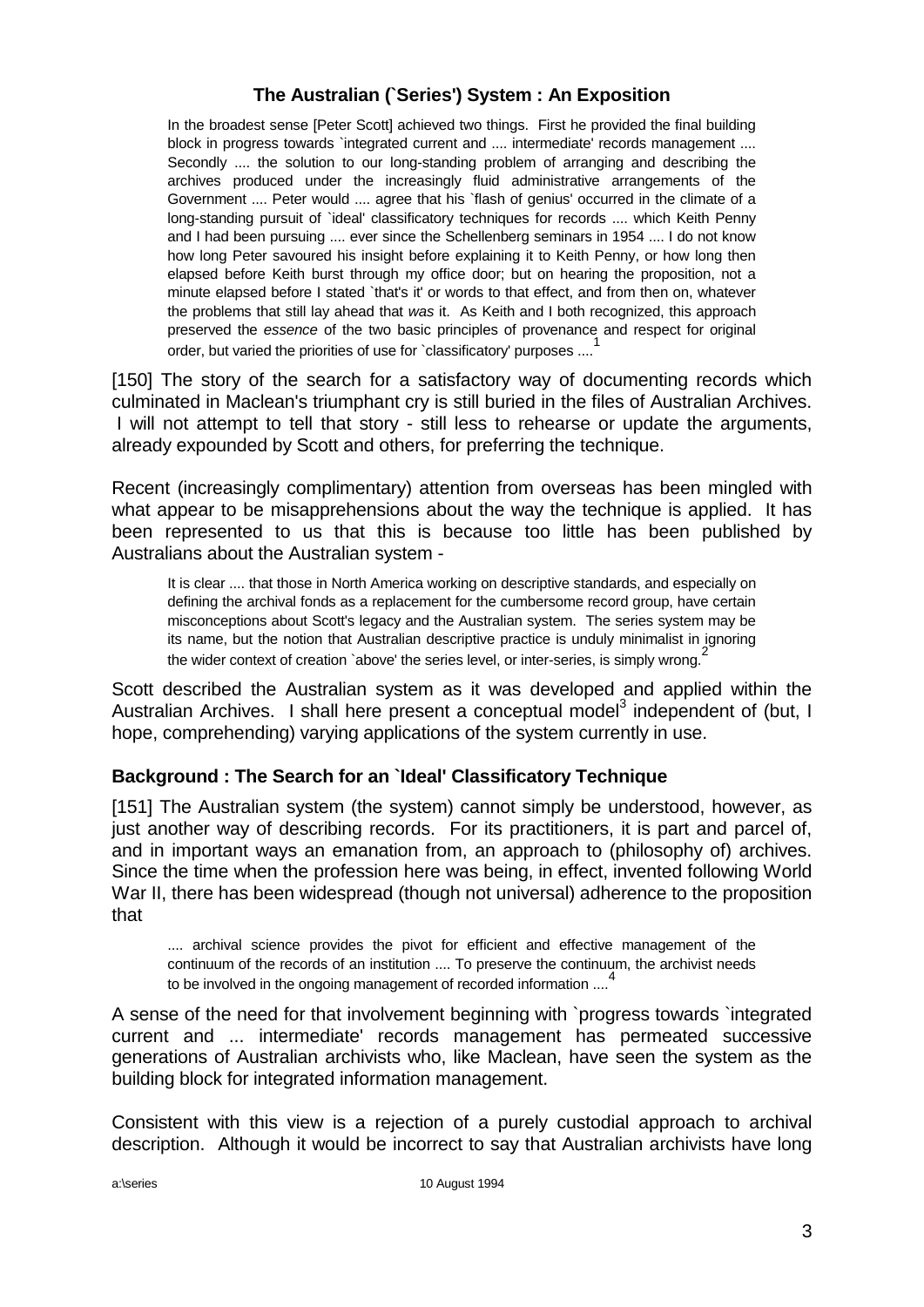anticipated all the current trends in post-custodial documentation theory, we have eagerly embraced them because they fit so well our own long-standing commitment to integrated records management.

Central to this commitment is the idea that records description must be capable of dealing with all records, at any stage in the records continuum, not just an archival remnant which has passed out of current use. Classificatory techniques focussing on `holdings' which cannot practically be employed until, to paraphrase one of the system's native critics, the `archival dust has settled'<sup>5</sup> are not suitable because they effectively place a barrier between the archivist and the `ongoing management of recorded information'.

Archival arrangements were formalised within the Commonwealth of Australia less than 50 years after its formation. Apart from a few `ancient' records inherited from the pre-federation colonies, the Archives dealt only with recent records. Their holdings had all the characteristics of intermediate records : frequent transfers and recalls, fluctuations in ownership, changes in provenance. The organisation could be unkindly characterised as `a collection of record centres in search of an archives'<sup>6</sup>.

For obvious practical reasons, therefore, it was necessary to classify and describe records in a manner which allowed for continuing and sometimes frequent changes in status (whether of location, arrangement and record-keeping system, or provenance and control). There simply were no archives in the old-fashioned sense (a stable, finite, physical body of records held outside the continuum) to be described. What developed was a system which could be applied to any records, regardless of custody or location, from the moment of creation and throughout the continuum, which would also reflect both past and future changes in status (provenance and control) and record-keeping system.

[152] Similar needs are now being recognised in the treatment of electronic records, but there was an older model to look to for inspiration. In nineteenth century topnumbering and succeeding paper filing systems there was also a loss of physicality which is documented in associated registers and indexes<sup>7</sup> (control records). Each record gets a number which has no purpose other than identification. Associated records are not brought together physically by author or subject. These links are found by consulting the control records. The control records also show changes in physical arrangement (top-numbering) made during subsequent transactions and shifts in provenance or control.

These top-numbering techniques, which evolved into annual-single number filing systems, provide the pattern for the Australian system<sup>8</sup>. By applying sound records management practices, the system was able to document ideas about records independently of the physical survival of the manifestations of those ideas $9$ .

The meaning of archival information comes from knowledge of (ideas about) -

- where the information came from, when, and how it has been kept and maintained (**knowledge of record-keeping system**)
- who acquired it, who kept it, who used it and their records-related activities (**knowledge of context**).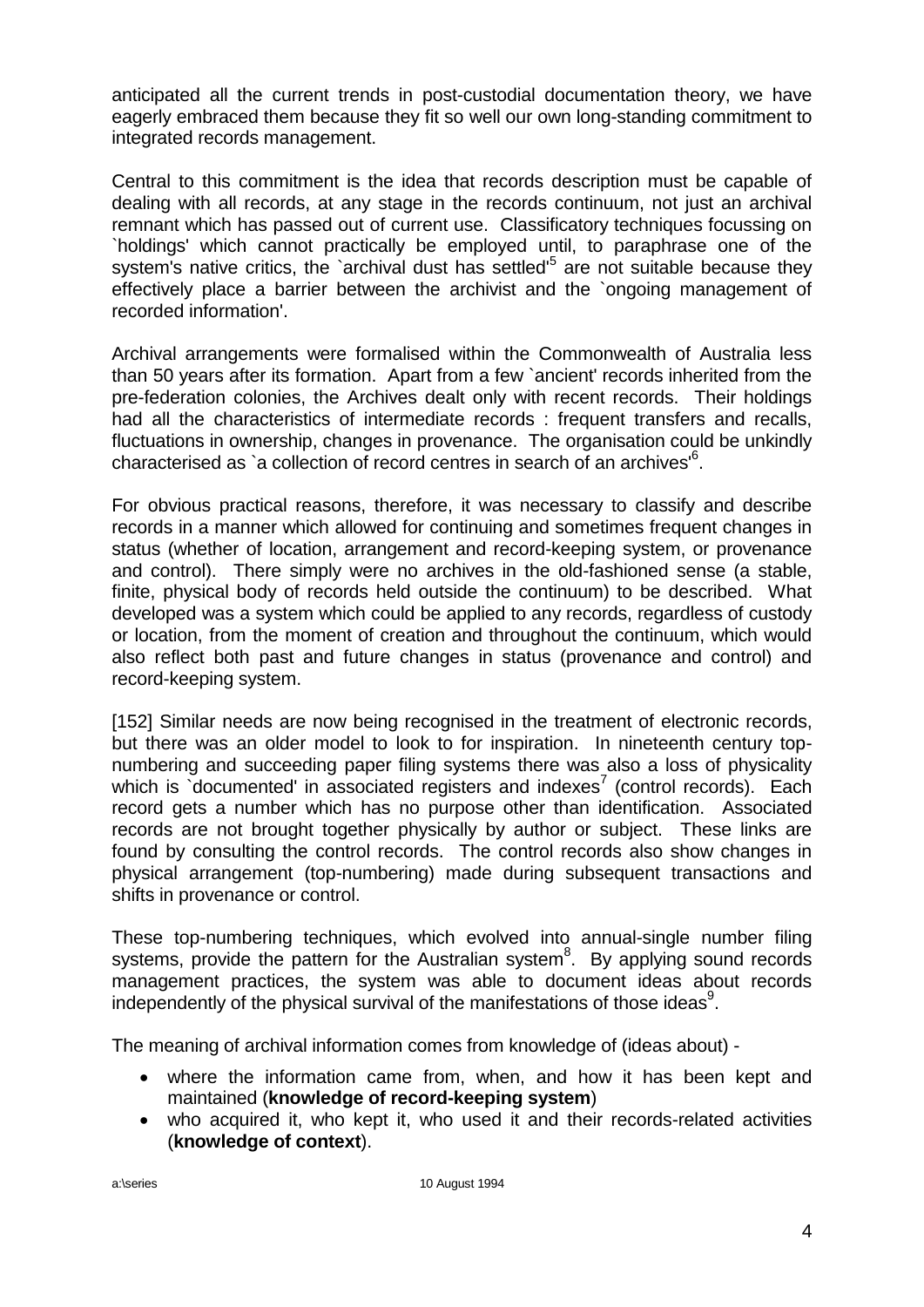We now see (in the light of our experience of electronic records) that information outlasts its associations with context and record-keeping system. The system was developed to address earlier manifestations of this same problem. Persons die and bequeath their records. Corporations change, evolve, merge and are abolished. Functions and activities are born, develop, and die out. Record-keeping systems adapt and evolve, often in response to contextual change. To paraphrase Scott on the problems of relating Series to Record Groups -

.... the central problem .... arises from the fact that the lifespan of the [record-keeping system] and that of its [context] are not necessarily coextensive.

The system solved that problem by identifying and separately documenting -

- (1) the processes for making, storing and accessing records and for maintaining the record-keeping system (**records control**), and
- (2) provenance and ownership as well as the larger organisational, familial, or social `ambience' in which records-creators, records-keepers, and recordsusers function (**context control**).

It is the completeness<sup>11</sup> with which the system demands a separation of data into different descriptive entities for record-keeping and context (and the concomitant process of establishing complex inter-relationships in the space between them) - see **Figure One** - which distinguishes it from other systems.



## **Figure One**

In the past, transmutations of record-keeping and context have occurred by slow, if inexorable, progression which often left intact part at least of the physical evidence of the lost or mutated record-keeping systems and the contextual associations of records the `preservation' of which (through the unbroken chain of custody) has been described as a primary archival duty. With electronic records, we now have a loss of physical evidence which is practically simultaneous with records-creation. For records to have meaning, knowledge of record-keeping and context must be able to survive when the physical characteristics which embody and evidence that knowledge do not.

The system provides a methodology for `preserving' record-keeping and contextual associations by linking archival information to documentary representations of recordkeeping and context which no longer physically exist (or will not survive) or which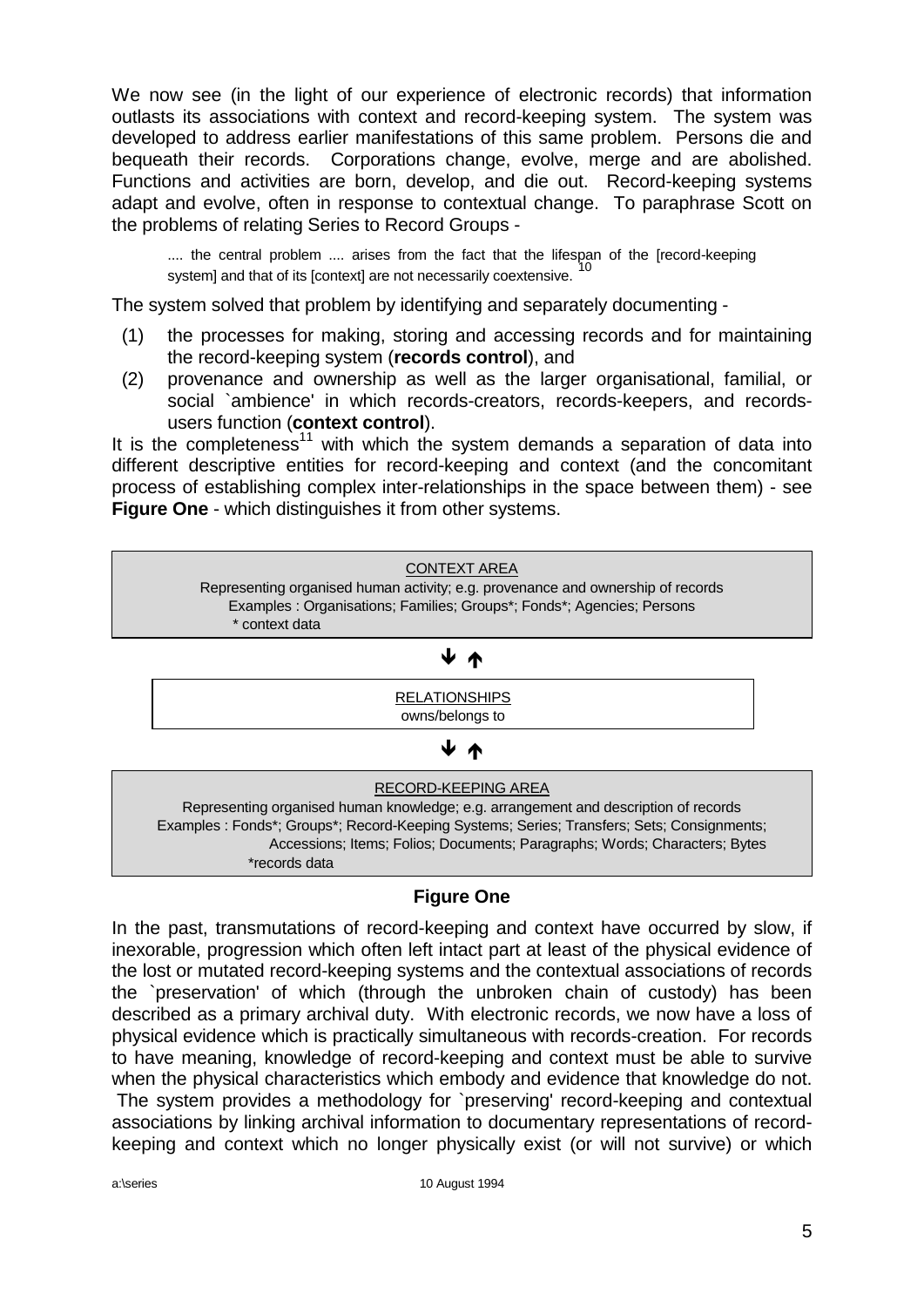never had physical existence<sup>12</sup>. David Bearman, if I understand him correctly, has called this process `documenting documentation'<sup>13</sup>.

The world provides us with dozens (even hundreds) of possible descriptive entities to choose from<sup>14</sup>. The choice is ours. A **document**, for example, is part of a **file** (containing numerous documents). Each document comprises text made up of paragraphs, sentences, words, characters and may be of several formats (outgoing letter, memorandum, incoming letter). Each file belongs to a **series** (or, successively, to several series) which is part of a **record-keeping system** (or, successively, several record-keeping systems). Records are made by **persons** or **corporations**, used by them, added to by them, owned by them, possessed by them, and controlled by them (or their successors).

As we shall see, the system uses the accurate depiction of changing relationships between descriptive entities as the preferred method for documenting record-keeping and context. This being so, the entities we choose to document must be well conceived and consistently drawn<sup>15</sup>. Scott has given us the cogent and spirited arguments which led Australian Archives (AA) to prefer the series. In the end, however, neither the series (nor any other conceptually satisfactory descriptive entity) should be seen as the **only** possibility.

It is indeed `simply wrong' if anyone supposes that the system has focussed on the series to the exclusion of others. It is also bemusing because, within Australia, the most frequently voiced criticism of the system is that **too much** effort is put into documenting context. Researchers complain that the volume and complexity of contextual documentation raises barriers to *getting at* the records; archivists complain that it is *wasteful* to spend so much time on administrative history and context at the expense of *working on the records themselves*.

Another misapprehension which may have arisen is that the descriptive entities in the literature (organisations, groups, agencies, and series) - which are the primary points of data capture - are the only products of the system. Once these entities and (critically) the relationships between them have been documented, compounds of the data thus captured can be generated to produce `descriptions' which look much like traditional finding aids -

The description of the twin separate but interconnected streams of agency description or biographical note on the one hand and the series description on the other, permits a richer reconstruction of provenance than many practices followed or proposed in North America.<sup>16</sup>

Described by Scott as *Inventories*, in a pre-computerised environment these were manually compiled listings aggregating data about one kind of relationship between descriptive entities : all the series created by the same agency, for example, or all the series currently owned (or controlled) by the same agency.

In some respects, the system was born twenty years too early. Its practical applications still suffer from its pre-computer genesis. Too often the outputs still look too much like the inputs. When it was devised, output was generated by photocopying vast quantities of input documentation many times and then inter-filing the resulting duplicates into various assortments. Only now are we truly beginning to conceptualise and generate outputs which are products of the data captured and not just mis-shapen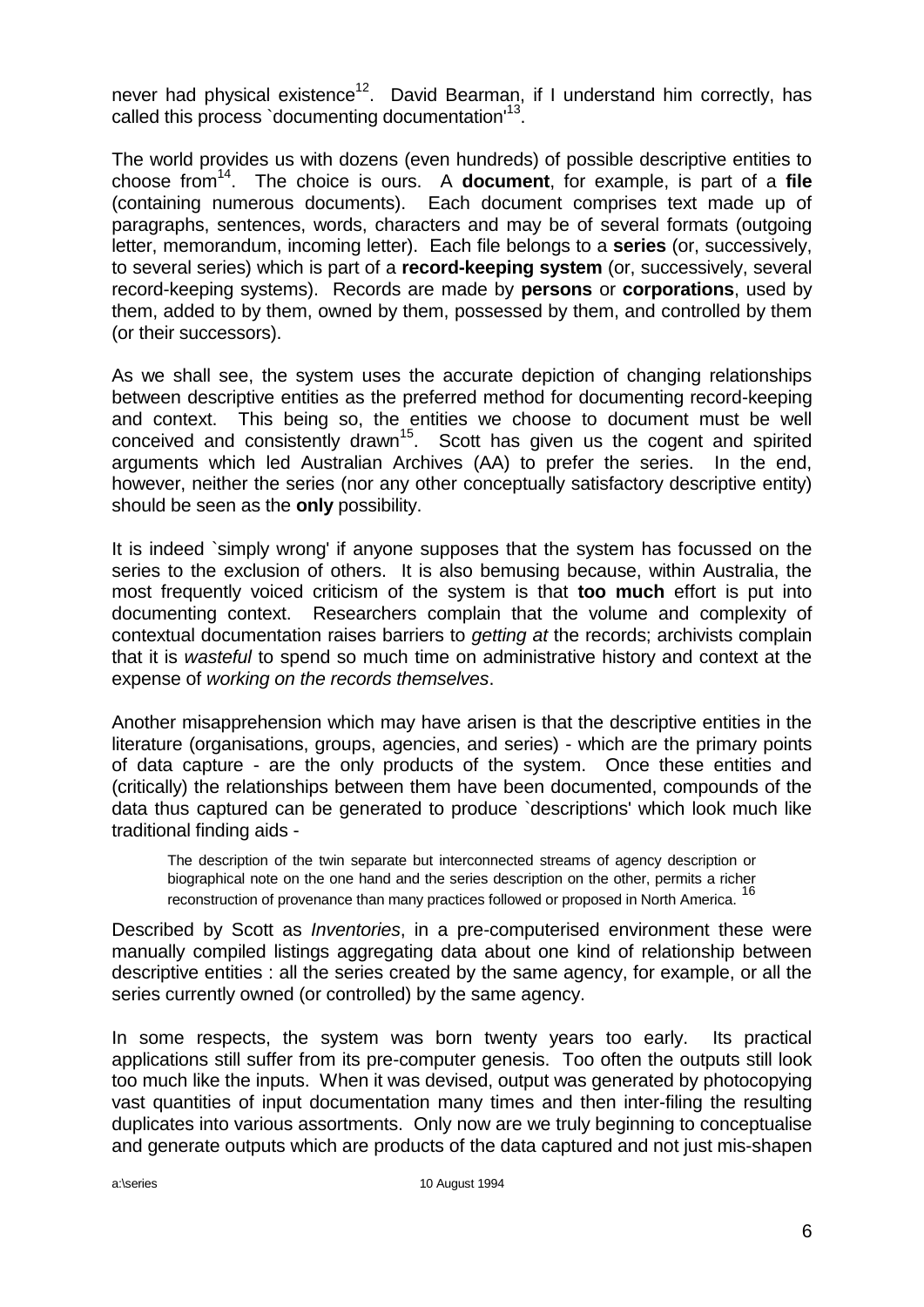variants of it.

In the Public Record Office of Victoria (PROV), for example, registration documentation (input on descriptive entities) has been for many years banished from the search rooms. It has been replaced by enhanced inventories which draw together *both* context and records data into an integrated statement which bears no direct correlation with any single input document. See **Figure Six**.

### **Entities and Their Attributes**

Even where a relationship between record-keeping and context is stable (e.g. where records have only one creator) the two are logically separate - otherwise the equally common case (records produced successively by more than one creator) would be conceptually impossible. These differences must be observed when documenting attributes. Thus, two date ranges which appear to be identical (creator : 1914-1953 and records : 1914-1953) in fact mean quite different things because the one represents the start and end of existence of a records-creator whereas the other (covering the same span of years) dates the process of records-keeping. Each attribute relates not just to a different descriptive entity, but to a different idea about each entity : beginning and end of a records-creator, beginning and end of a process of records-creation. The fact that they are an identical number of years is coincidence; they could easily be (and often are) different.

In Scott's classic exposition of the system $17$ , the two areas identified above were further subdivided. The context area was divided into `four basic elements' (entities) : organisation, agency, family, person<sup>18</sup>. Although the divide between different kinds of context is not as clear cut as that between context and record-keeping, lower level context entities had one characteristic that set them apart from the higher level entities to which they belonged - viz. lower level entities create, maintain, use, control, or dispose of records, higher level ones do not.

In the 1966 outline, this was absolutely true. `Organisations' and `Families' are not records-creating entities. They are descriptions of the administrative or familial structures or groupings to which records-creating entities (agencies and persons) belong. Neither an organisation nor a family was ever shown in AA's application of the system as the creator of records. After nearly thirty years, it is now much clearer that records-creation is only one aspect of provenance. The system's early concentration on documenting successive phases in creation introduced the idea of `multipleprovenance'. To this was added a second kind of relationship : `control' (to describe ownership and disposition of a defunct agency's records by its successor). It is now clear that contextual entities may be of very many different kinds and that the relationship each has with various records entities is manifold. We are still thinking through (and in many ways only just beginning to realise) how much further ideas about context and provenance must go beyond mere records-creation.

For the purposes of this discussion I have identified two different kinds of context entities : provenance (for persons and corporations who create, maintain, use, control, or dispose of records) and ambience<sup>19</sup> (for entities, such as organisations and families, which associate provenance entities with administrative structures, families, functional or juridical responsibilities). See **Figure Two**.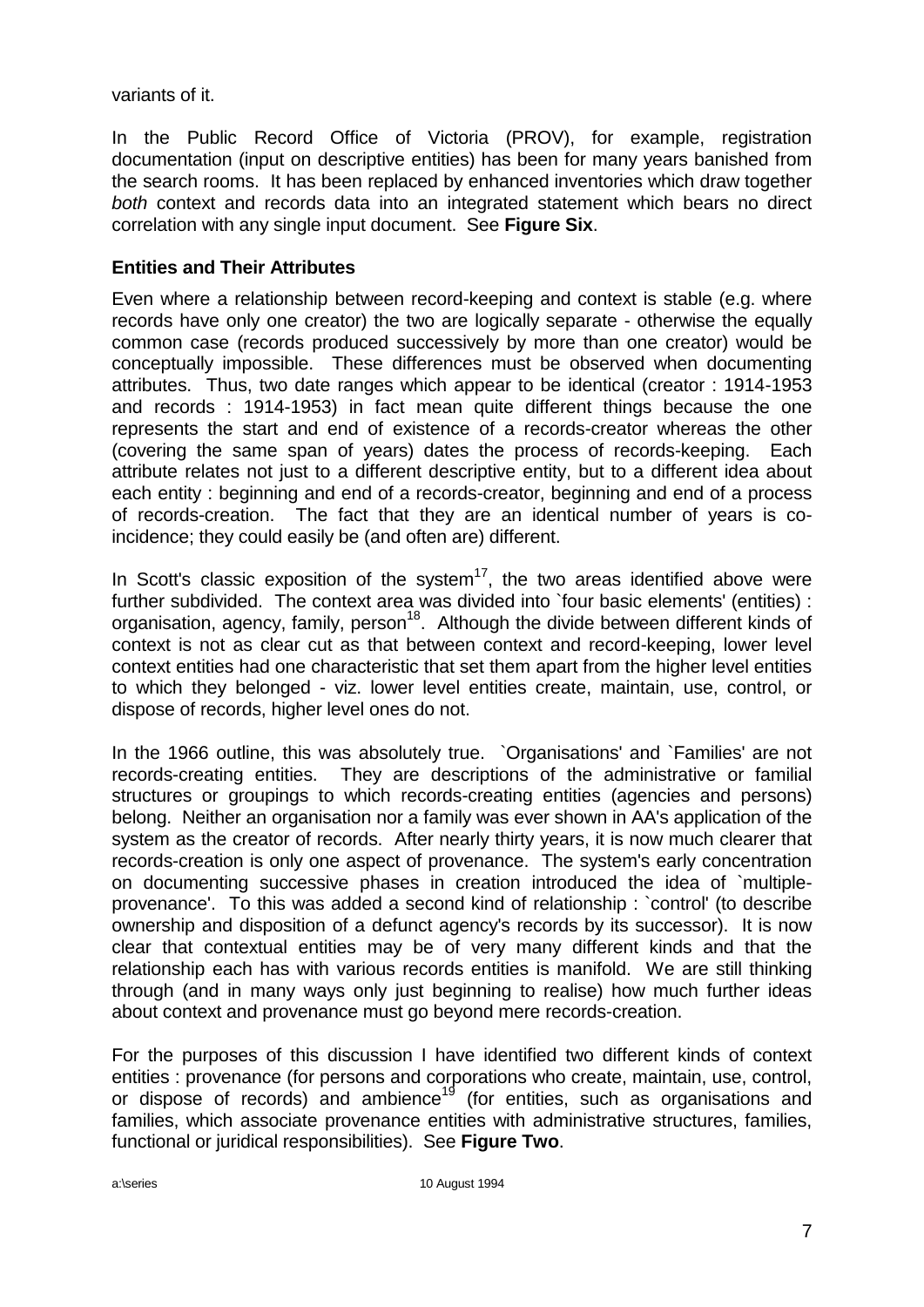Separation, within the context area, of provenance and ambience is now a standard feature of the system. Australian Archives groups provenance entities, within its largest ambient entity (the Commonwealth of Australia), by a device. Each provenance entity is related to the central department(s) which was/were subject to the same responsible minister (when showing a superior/subordinate relationship between two corporations, the superior corporations acts as an ambient entity, not as a provenance entity). The Public Record Office of Victoria has gone further and established portfolio-based ambient entities (waggishly called record groups)<sup>20</sup> as a feature of their application of the system, augmented by other `groupings' of agencies such as municipalities, courts, hospitals.



### **Figure Two**

AA's organisations and PROV's record groups are both essentially structural. They are based on and reflect the identification and description of arrangements for the administration of the agencies which belong to them. Scott's justification for ambient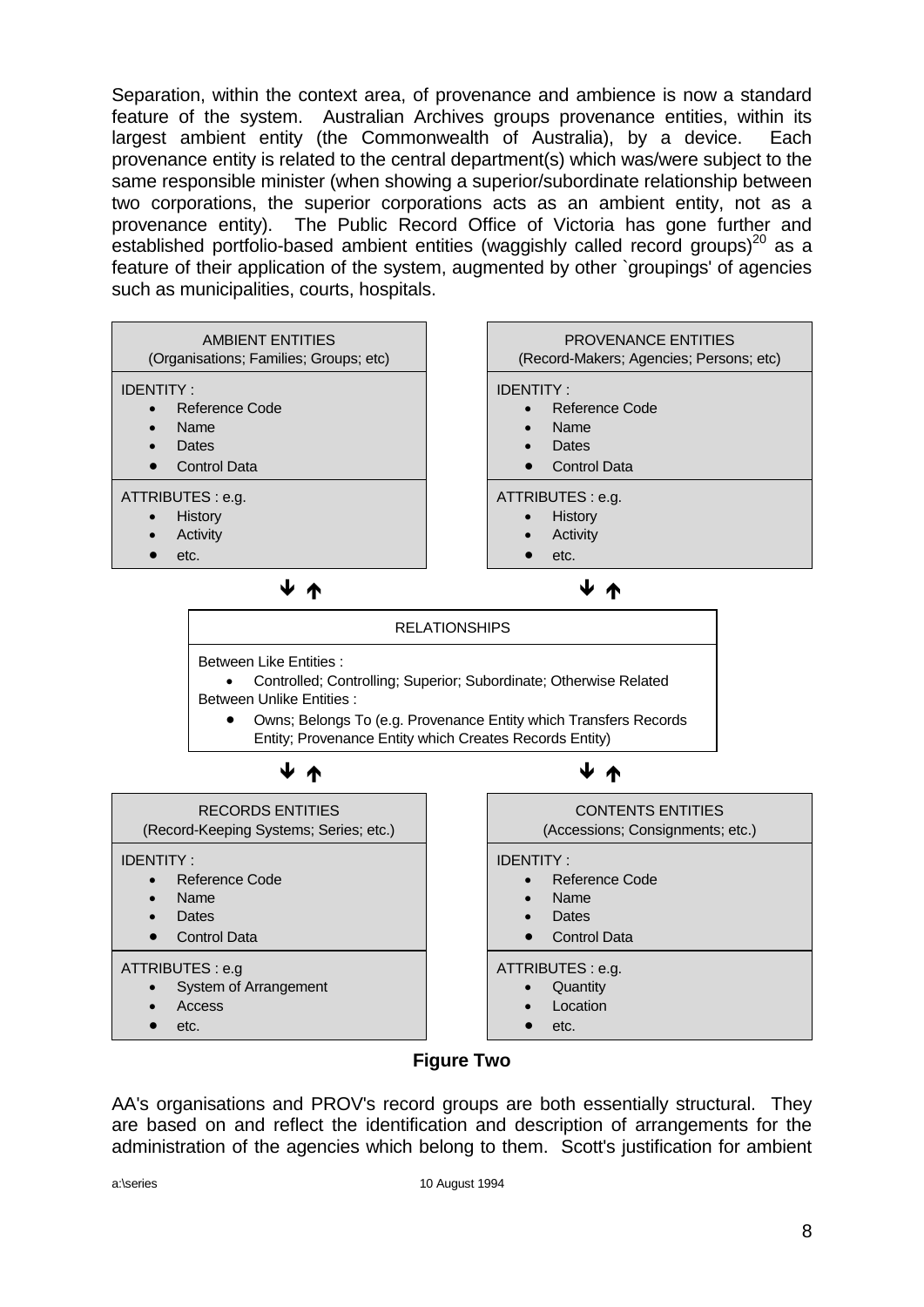entities in his 1966 article<sup>21</sup> was the existence within AA of records inherited from other jurisdictions - hence the need to distinguish, within the archives of the Commonwealth of Australia, records of non-Commonwealth origin.

A manageable number of ambient entities is a simple convenience for any archival documentation programme which has to deal with numerous provenance entities. At PROV, it was concluded that with up to 10,000 provenance entities (agencies), it would be convenient to have about 100-200 ambient entities (record groups) to present a comprehensible picture of the whole structure being documented.

It is clear that for reasons of internal control and retrieval, small archival programmes may have no need for ambience. An in-house archives in a small organisation may need only one ambient entity (or none). Indeed, it appears that a majority of the system's users currently employ no ambient entity and use provenance entities only<sup>22</sup>. When dealing with high level context, however, it is necessary to consider issues wider than the self-perceived needs of each archival programme.

'Department of Trade and Customs' means something as a provenance title within AA's documentation programme. On a broader scale, however, it is meaningless. Victoria, in the 19th century, also had its Department of Trade and Customs. As well as serving the internal needs of each archival documentation programme, it is ambient entities, above all, which are crucial to the development of any national documentation programme. Reference codes (CA 1234 for the Commonwealth Department and VA 9876 for the Victorian) are meaningless. Such codes indicate who documented the provenance entity, not where it belongs administratively and (critically) not whether it is the same as another documented entity with the same name. That can only be known by associating each provenance entity with related provenance entities within its correct ambient entity(ies).

As part of any national plan for archival documentation, therefore, a desirable step will be the development of a process for establishing and controlling ambient entities. I have argued elsewhere that it is the single most important step in moving towards standardisation<sup>23</sup>. Nationally agreed ambient entities (and there is no reason why they should not ultimately be global) could serve the purposes of standardisation and information exchange by providing a universal context statement which no one programme can ever provide. Such a proposal, intelligently conceived and resolutely executed, might put a characteristically antipodean spin on the notion of a `total archives'.

Even a small in-house programme, therefore, may need to provide for ambience - not to meet its internal needs but as part of a national (or international) endeavour. In the meantime, each archives - at the upper reaches of the context spectrum - has to make do with ambient entities of its own devising to meet its own perceived needs. Where there is no structural unity to the provenance entities being documented, ambient entities based on jurisdiction are possible. A collecting archives may divide provenance entities by type (e.g. unions, businesses). Some of PROV's record groups are of this type.

I have recently suggested that functions may be the basis of another type of ambient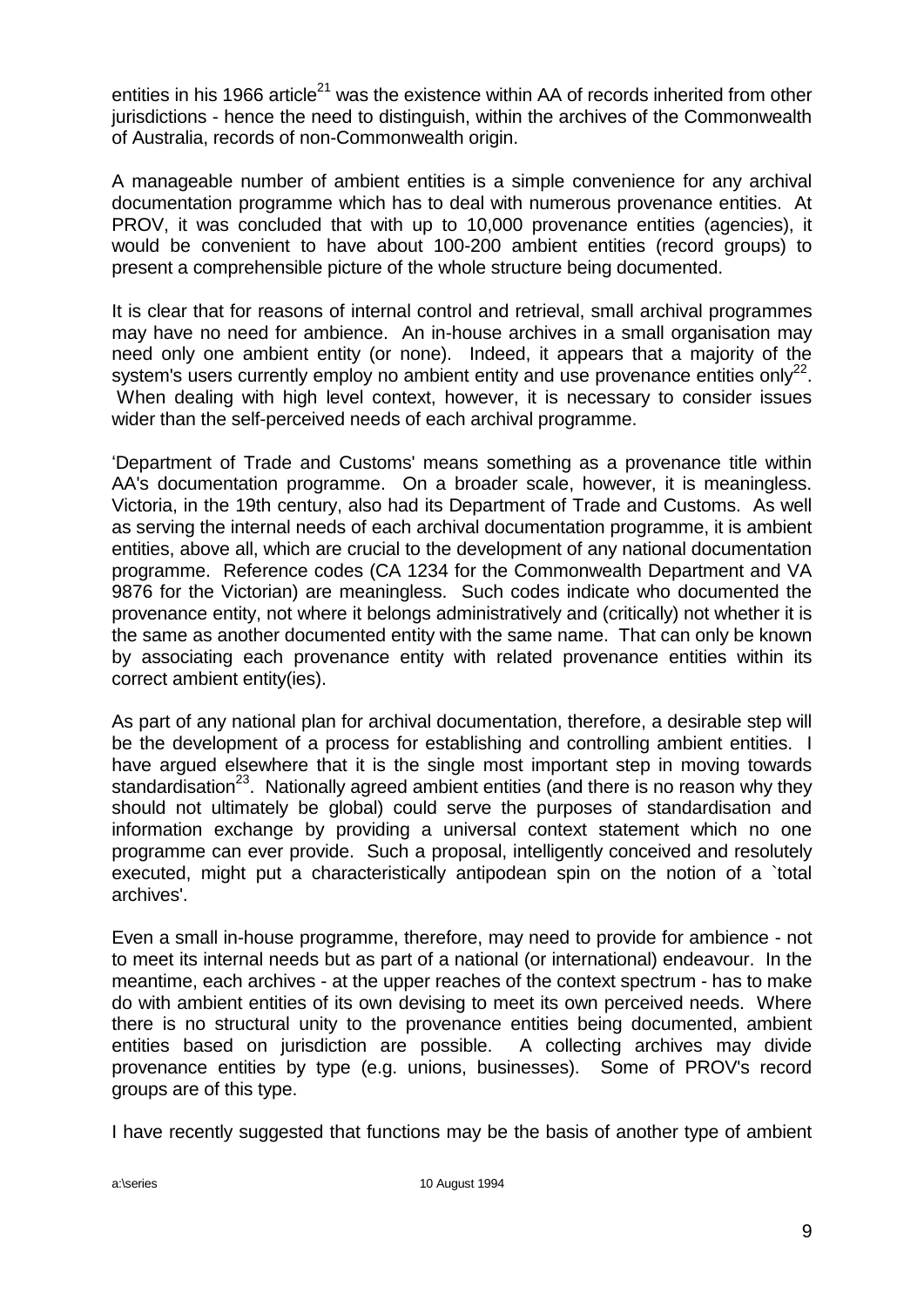entity<sup>24</sup>. Functions which are treated, not simply as attributes of an entity or as the basis for a vocabulary of retrieval, but as ambient entities in their own right must be related to other ambient, provenance, and record-keeping entities. They properly define and differentiate jurisdictional responsibility and activity. The names of such entities when worked into a thesaurus can, conceivably, provide access at any level and thus afford the nearest that archivists may ever get to something like a subject approach - one which is based on provenance. At least two archives using the system (the Public Record Office of Victoria and the City of Sydney) has begun experimenting with this.

Just as the context control area can be sub-divided, so can the record-keeping area. In his 1966 article, Scott barely touched on this. He then divided record-keeping into series (which I shall call records entities for the purposes of this model) and into items (e.g. files, volumes, cards), documents (e.g. folios in a file), and `information'. These latter, which are extensively used to physically control records, I have called contents entities<sup>25</sup>. See **Figure Two**.

Contents entities are typically used for physical transfer, accessioning, and repository control purposes. Possibilities include :

- a transfer (that portion of records which is uplifted as one);
- an accession (that portion of records which is receipted as one);
- a consignment (that portion of records which is treated as one<sup>26</sup>);

an item (that portion of records the record-keeping system creates as one): and, more narrowly :

- a document (each complete transactional record);
- a folio (each physical membrane making up a document);
- a paragraph (each block of text making up a document);
- a word (each meaningful set of characters within a document):
- a character (component parts of a word).

Non-physical categorisations (e.g. disposal class or access category<sup>27</sup>) are also possible and, when dealing with electronic records, they will proliferate. In an electronic system, for example, each `view' (i.e. that portion of the data available for display in response to query) might be treated as a contents entity.

Precisely how an entity is defined and described will vary from application to application. The logic of the system does not dictate which descriptive entities to use nor does it prescribe how entities should be defined. The model developed here merely identifies broad categories of descriptive entities which any application of the system will be likely to require. In any given application, archivists will need to build in their own rule base to `bound' the entities and determine their attributes for the purpose of data capture and subsequent use.

It will be seen, then, that the conceptual model itself imposes no hard and fast `rules' about how descriptive entities are defined and related. This must be worked into the rule base devised for each application. The model provides a framework within which differing (and even conflicting) applications can be compared and evaluated. Such a process of comparison and evaluation is the path, I believe, towards standardisation along which we may be able gradually to develop a rule base for common application of the system in several archives.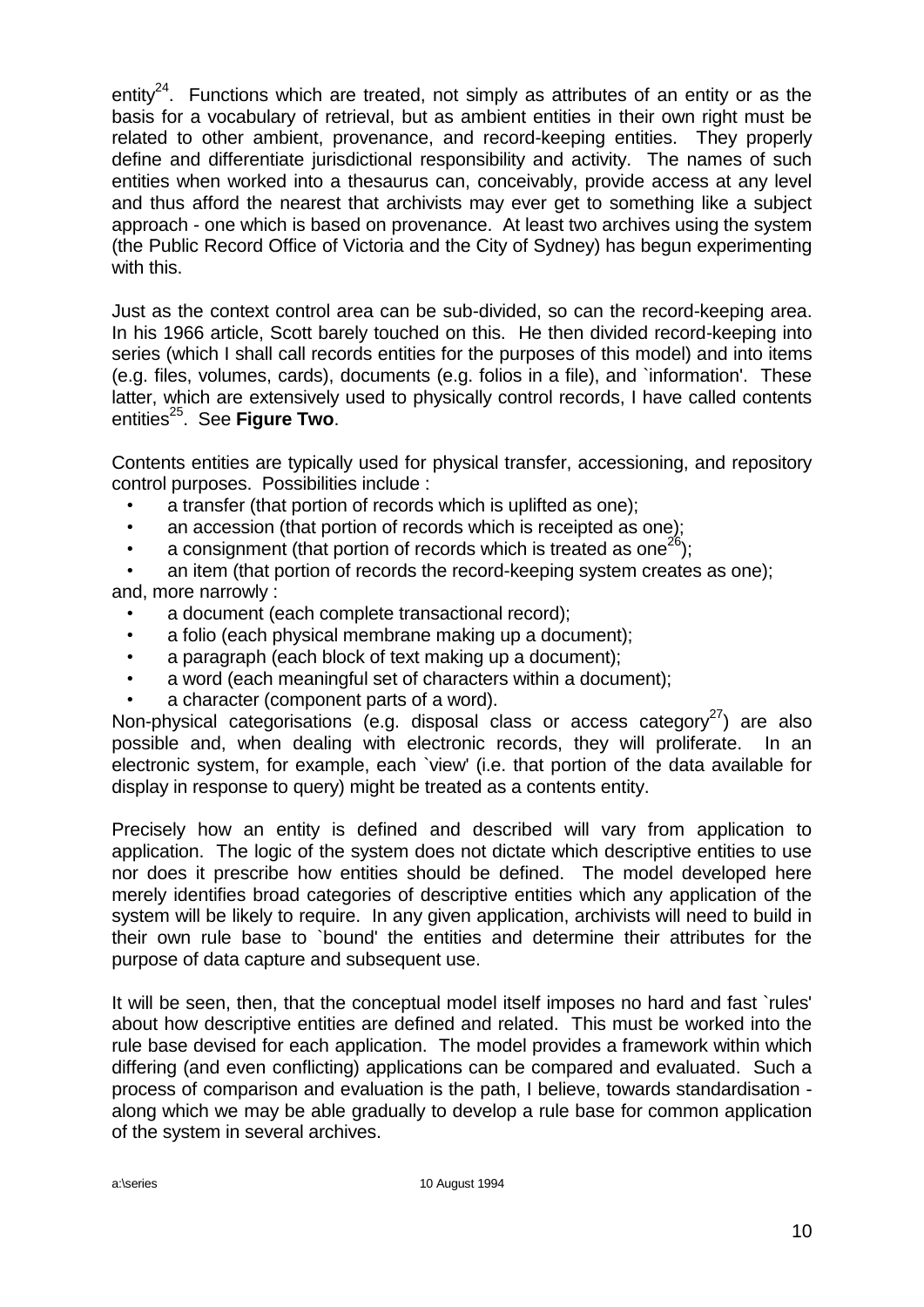### **Choosing Which Entities to Document**

Following current practice in the then Commonwealth Archives Office, Scott chose the *record series* as the preferred descriptive entity for records and called the recordscreating entity an *agency*. Scott's own writings deal extensively with both *series* and *agencies*, arguing the case for a separation of records and context, the manner in which they behave, and the style in which they should be documented.

In particular, Scott argued the respective merits of the *series* over broader or narrower alternatives. There is no particular reason, however, why the conceptual model here described cannot be applied using different descriptive entities so long as the basic methodology is observed. Use of the series as the preferred records entity is not, in other words, essential when applying the system - hence my use here of `Australian system' in preference to `series' system.

In a recent article<sup>28</sup>. David Bearman has argued the advantages of the record-keeping system as a preferred focus for records control. Though Scott referred several times to the record-keeping system, he consistently argued the strengths of the series as the preferred records entity. Without departing from the conceptual model, archivists applying the system can thus build in their own rule base to `bound' the entities and determine their attributes for data capture. Either system or series (and possibly both) can be used in alternatives applications of the method - see **Figure Three**.



In Option 1, the record-keeping system must be depicted by showing relationships between series belonging to the same record-keeping system because the recordkeeping system is not identified as a descriptive entity. Alternatively, the recordkeeping system is shown in Option 2 as an entity in which case series must be depicted as attributes of (or as lower level entities below) the record-keeping system. Perhaps it is possible (though it might not be worthwhile) to show both record-keeping system and series as entities (Option 3). Initial reaction amongst some Australian practitioners has been to continue to prefer the series (Option 1) when dealing with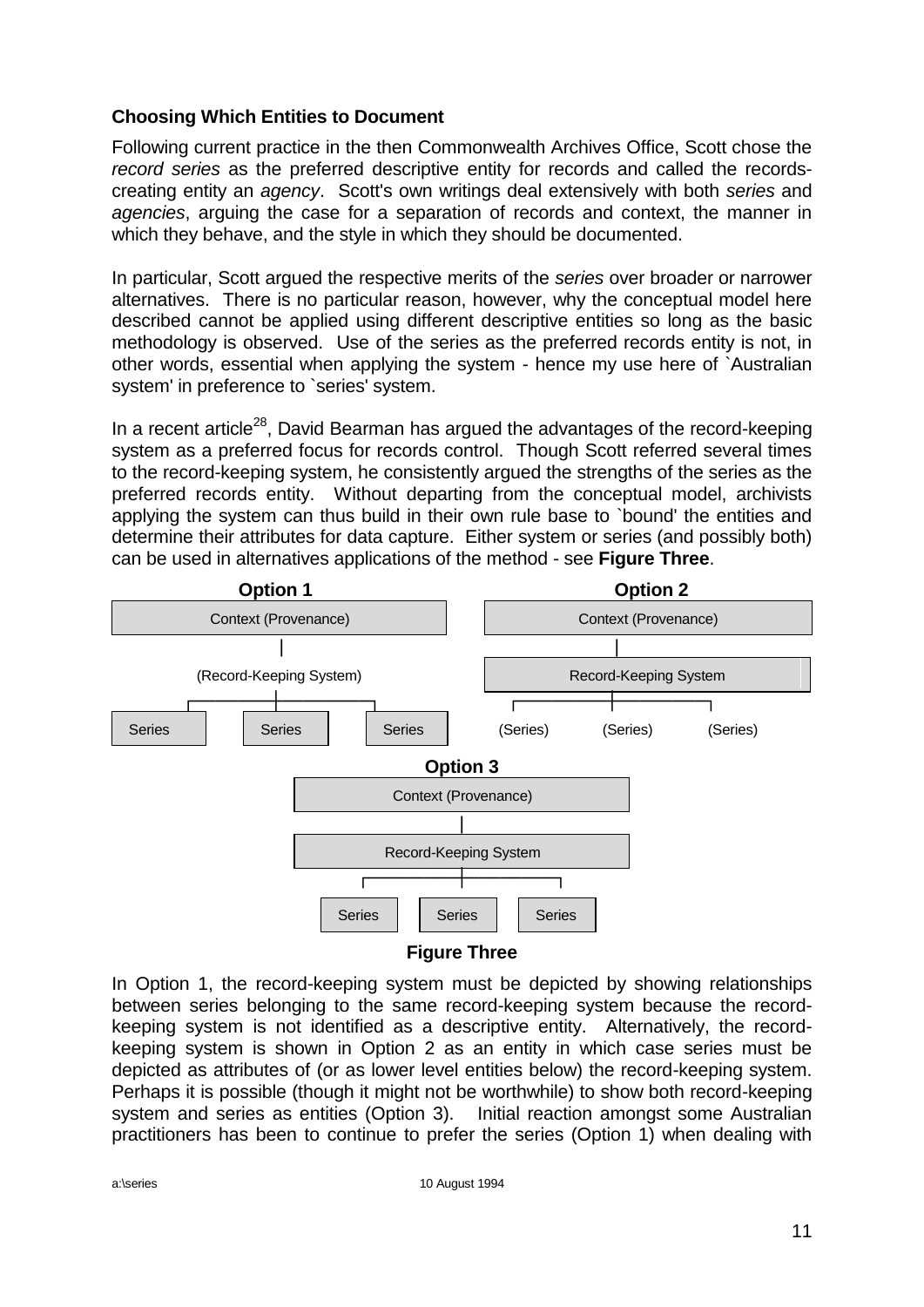paper records, while keeping an open mind on Option 2 when dealing with electronic records.

Locating the records entity at the series level is not essential. This is not to say that it is a matter of indifference. Debate over which to prefer and why lies at the heart of our professional life. The model is not designed to focus on one right answer. In conceptual terms, both series and record-keeping system works because they both consist entirely of record-keeping attributes, unlike Record Groups or *Fonds* which, by their nature, have attributes drawn from context.

The more that another system follows the path of separating data about context from data about record-keeping (even if it fails to use the series as its preferred descriptive entity) the closer it will be to the Australian system. Logically, though there would be great practical difficulty in doing so, there is no reason why even high level recordkeeping entities such as the *Fonds* could not be employed provided data about context were separated into a different entity : i.e. there would be two co-extensive entities - the record-keeping *Fonds* and the context *Fonds* - neither of which could, of course, be expected to be physically complete when dealing with records of any complexity.

As users of the system have become more familiar with its ways, they have become less concerned about whether the entity being described is a `true' series in the technical sense. Nowadays, several series may be grouped together for convenience and documented as a single descriptive entity - provided they behave collectively in the same manner as a single entity (series). We are now less concerned with whether the records being described are in all cases a true series than with describing as a series any body of records which our experience tells us will behave as a series would behave and would have the same kind of attributes<sup>29</sup>.

In the same way, there is room for debate over what constitutes a records-creating entity (agency). Are the separate branches of a government department to be treated as records-creating agencies in their own right or as component divisions of the parent agency? Long experience of applying the system has taught us that there is no satisfactory answer to that question posed in that way. It will depend on a number of variables which alter cases - chiefly whether the `sub-agencies' had their own history, what administrative structures join each with its parent(s), and what kinds of records each kept<sup>30</sup>.

The system does not provide answers to questions like : what is a series and what is an agency? Archivists applying the system may develop different rules on these and like questions and still be operating within the conceptual framework which the system provides.

Rules for establishing what is a series and what is an agency are necessarily still evolving. Australian practice is based on the fairly narrow experience of a relatively small number of archives in this country, limited to administration (chiefly government) and record-keeping inherited from the British and operating during the 19th and 20th centuries. Common sense tells us there is much we don't know about how the system must be adapted if it is to be applied to different experiences of human activity. Even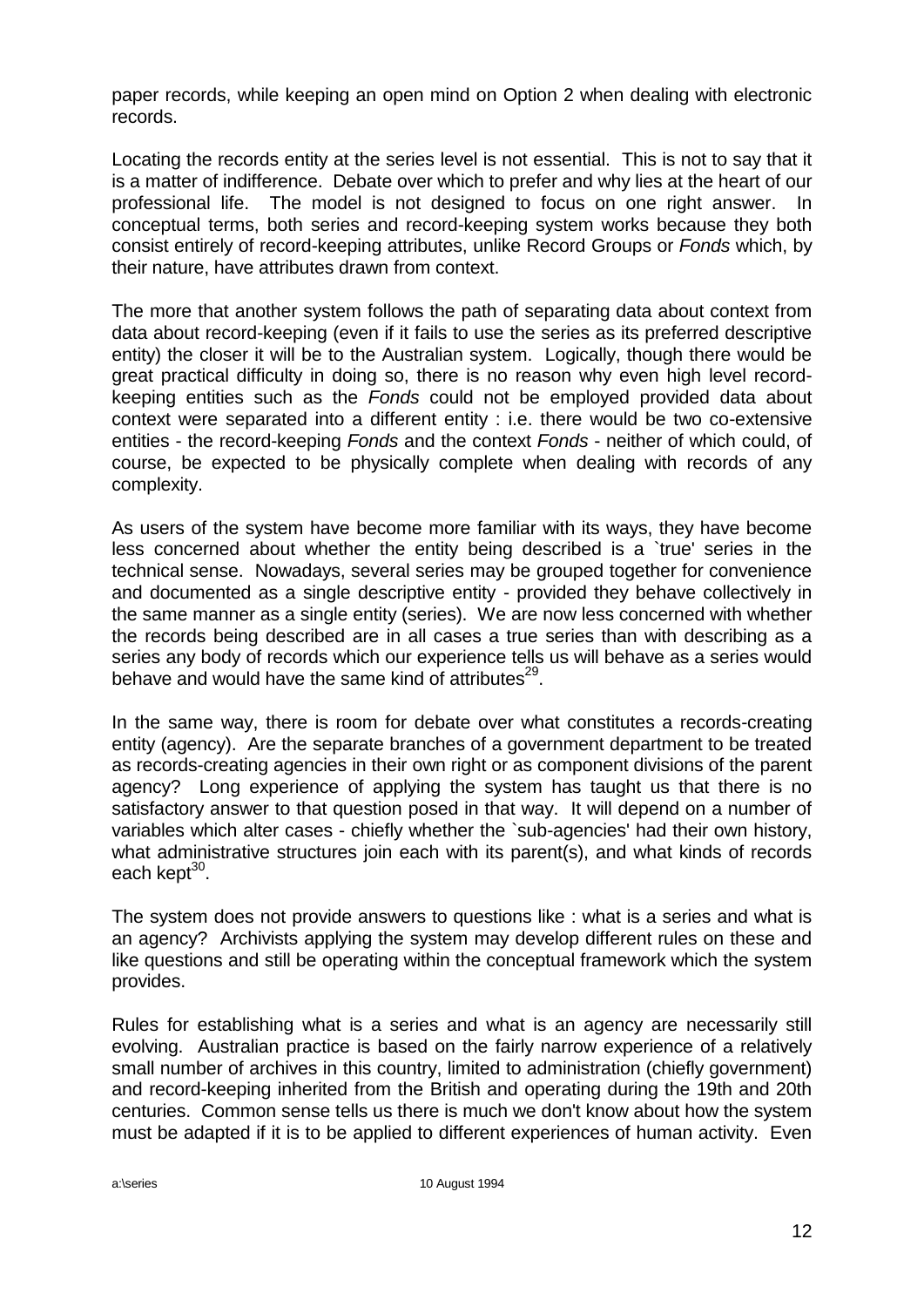our limited experience suggests that application of the system in different environments will require substantial modifications to the precise rules which have so far been developed here and currently govern our identification and description of entities. Growing overseas interest in the system promises an exciting future in which its application to other records-making environments will throw up problems with which we have not had to deal.

Application of the system to early nineteenth century administration reveals (not surprisingly) that the kind of administrative structures used in the eighteenth century and the early 1800's follow a very different behaviour pattern from late 19th century and 20th century administration. This requires changes to the rules developed for dealing with context entities from the later period. No doubt, the opportunity (so far denied us) to deal with mediaeval and non-European structures would necessitate even more radical revision of the rule base. Similar issues arise from the challenge of documenting electronic records.

Maclean, Penny, and Scott did not discover the series. It was then, and remains, an element used in other documentation systems. Using the series as a descriptive entity is not a defining (or even necessary) characteristic of the system. This is why `series system' is not a good name for it. A better hallmark is the use of at least two descriptive entities : one on either side of the intersection between context and recordkeeping. The system, thus defined, meets the traditional requirements of archival description by making relationships across that intersection (pre-eminently, between records and records-maker). As we adapt the system to new and less familiar tasks to which, it seems likely, it will have to be applied, other kinds of entities and other kinds of relationships are possible, even desirable.

These are important questions which pose significant challenges and will lead progressively to changes to the way the system is applied. But the challenge (so far at any rate) has been to the application of the system - not to the conceptual model itself. We may dispute the boundaries of the descriptive entities and their attributes. We may quarrel over which entities to prefer. Those disputes occur within the framework of applying a methodology which confirms every day the advantages of continuing to use different descriptive entities (whatever their makeup may be) for context and record-keeping data.

### **Relationships**

Some critics of the system suppose (wrongly) that the attributes of the larger `lost' entities, ones which aggregate characteristics of both records and provenance, are dispensed with. The answer to such critics is that those attributes are not lost; they are preserved most lovingly at the very heart of the system. We call them relationships.

What, it may reasonably be asked, apart from an inordinate desire to break down structures into their component parts, is the purpose of our analysis? As readers of Scott will understand, the analysis set out in Figure Two represents a possible segmentation of data about record-keeping and context into descriptive entities which can be used to document both records and context as they exist in a single moment of time. Figure Two represents a `spatial' analysis of descriptive entities and their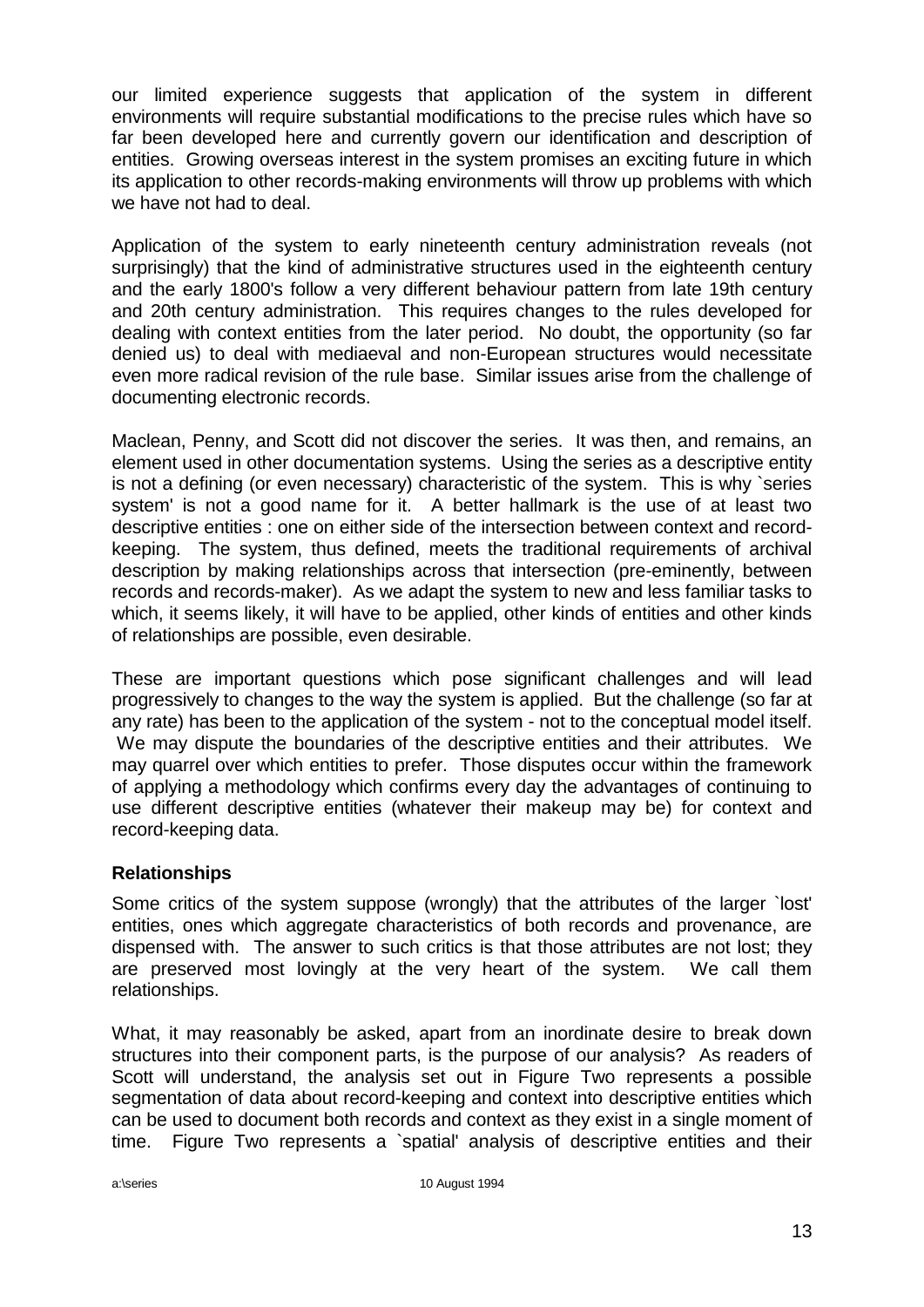possible relationship to one another.

The other dynamic aspect of such relationships is that they exist also in time. Relationships between entities must be shown in both space and time. In order to show changing relationships **through** time, it is necessary first to document each phase in the changing relationship `**synchronically**' 31 - to use the term borrowed from linguistics which Peter Scott (himself a trained linguist) preferred. As Scott pointed out in his 1966 article, it is the temporal more than the spatial dimension which requires a break-down of data used to control context and record-keeping into successive entities. For a diagrammatic representation of how temporal changes in relationships are documented see **Figure Four**<sup>32</sup> .



The power of the synchronic approach (and herein lies its chief advantage over the alternatives) is that it allows a complex knot of relationships to be untangled by the simple device of documenting each set of relationships from the point of view (successively) of a single descriptive entity. An accurate reconstruction of the original whole from any point of view is then possible. The same result cannot be achieved by attempting to document relational change within an entity.

Of each relationship, it is necessary to ask : how related and when related? It is data about the how and the when of relationships that enables complex and detailed statements about record-keeping and context to be (re)constructed. Other attributes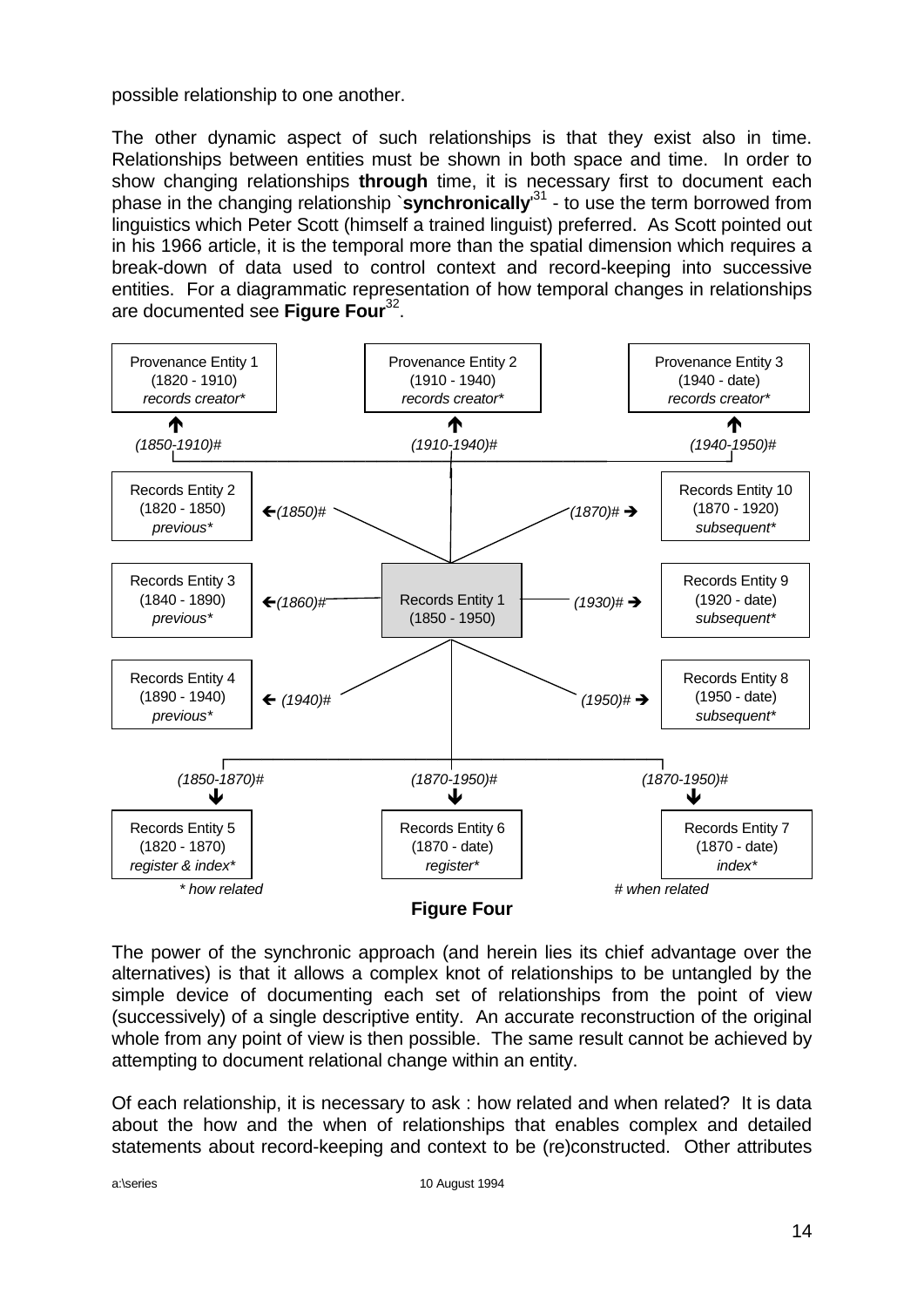(date, content, purpose) tell us little about contextual and record-keeping qualities. By documenting relationships carefully, we are able to say more than it is possible to describe by merely associating like entities in a common category or ascribing a common characteristic.

To put the matter at its simplest, it is the difference between being able to say that `Jack and Jill are uncle and niece'<sup>33</sup> instead of `Jack and Jill belong to the same family<sup>34</sup>. Critics will reply that both are simple statements and that the first can be made from the point of view of the family just as easily as from the point of view of Jack and Jill independently. Suppose, however, that Jack and Jill became involved in the kind of murky matrimonial tangles the Habsburgs undertook in the 17th century. Then, Jack and Jill might be successively -

- uncle and niece : from 1660 to 1680
- brother- and sister-in-law : from 1680 to 1683
- husband and wife : from 1683 to 1689
- deceased and widow : from 1689 to 1702.

This is to say nothing of the relationships each would have, by both blood and marriage, with other individuals, nor with offices held. If Jack was King of Spain, then Jack and Jill were Rulers of Spain from 1683 to 1689, but the Rulers of Spain from 1680 to 1689 were Jack, Jill, and Jill's sister. Complexity of this order is best depicted synchronically.

Some archivists find refuge in the belief that while hapless colleagues must grapple with these complexities, `my archives' (a characteristically custodial phrase) are happily free of them. It is a delusion. Robinson Crusoe's records might be that simple (though I think the proposition is debateable) but not many others. Unless you squint and take a narrow, limited, parochial view, all archives belong to a complex, rich, and dense contextual background - personal, social, organisational, national, and (ultimately) global - which most archival programmes (including those in Australia) have not yet begun to document more than superficially.

### **Relationships Have Outcomes**

In order to divert the pirates' unwelcome nuptial attentions away from his daughters, Major-General Stanley appeals to their tender natures by claiming (falsely) to be an orphan. In the second Act, he is overtaken by remorse -

- *Scene. A Ruined Chapel by Moonlight ... General Stanley discovered seated pensively ...*
- GEN. ... I come here to humble myself before the tombs of my ancestors, and to implore their pardon for having brought dishonour on the family escutcheon.
- FRED. But you forget, sir, you only bought the property a year ago, and the stucco in your baronial hall is scarcely dry.
- GEN. Frederic, in this chapel are ancestors; you cannot deny that. With the estate, I bought the chapel and its contents. I don't know whose ancestors they *were*, but I know whose ancestors they *are*, and I shudder to think that their descendant by purchase (if I may so describe myself) should have brought disgrace upon what, I have no doubt, was an unstained escutcheon. <sup>35</sup>

As the General thus so aptly reminds us, it is impossible to be too nice when depicting relationships between entities. **Figure Five** illustrates how relationships are documented at all levels of the system. No single application is likely to utilise all of the logical possibilities which this model reveals because it will not be necessary in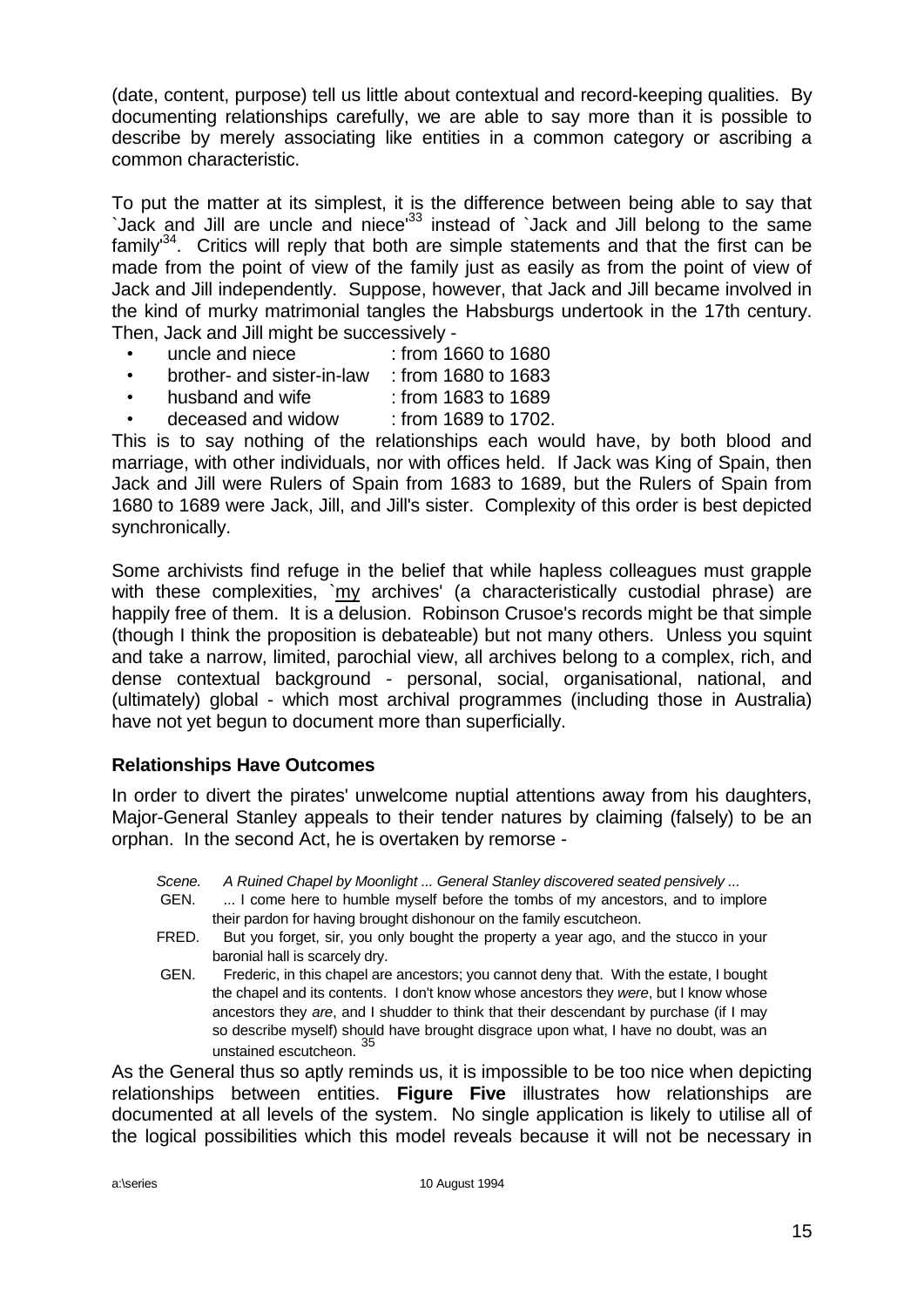terms of what it is trying to achieve (its `functional requirements<sup>36</sup>) and because it would not be practical in terms of the resources available to most of us.



a:\series 10 August 1994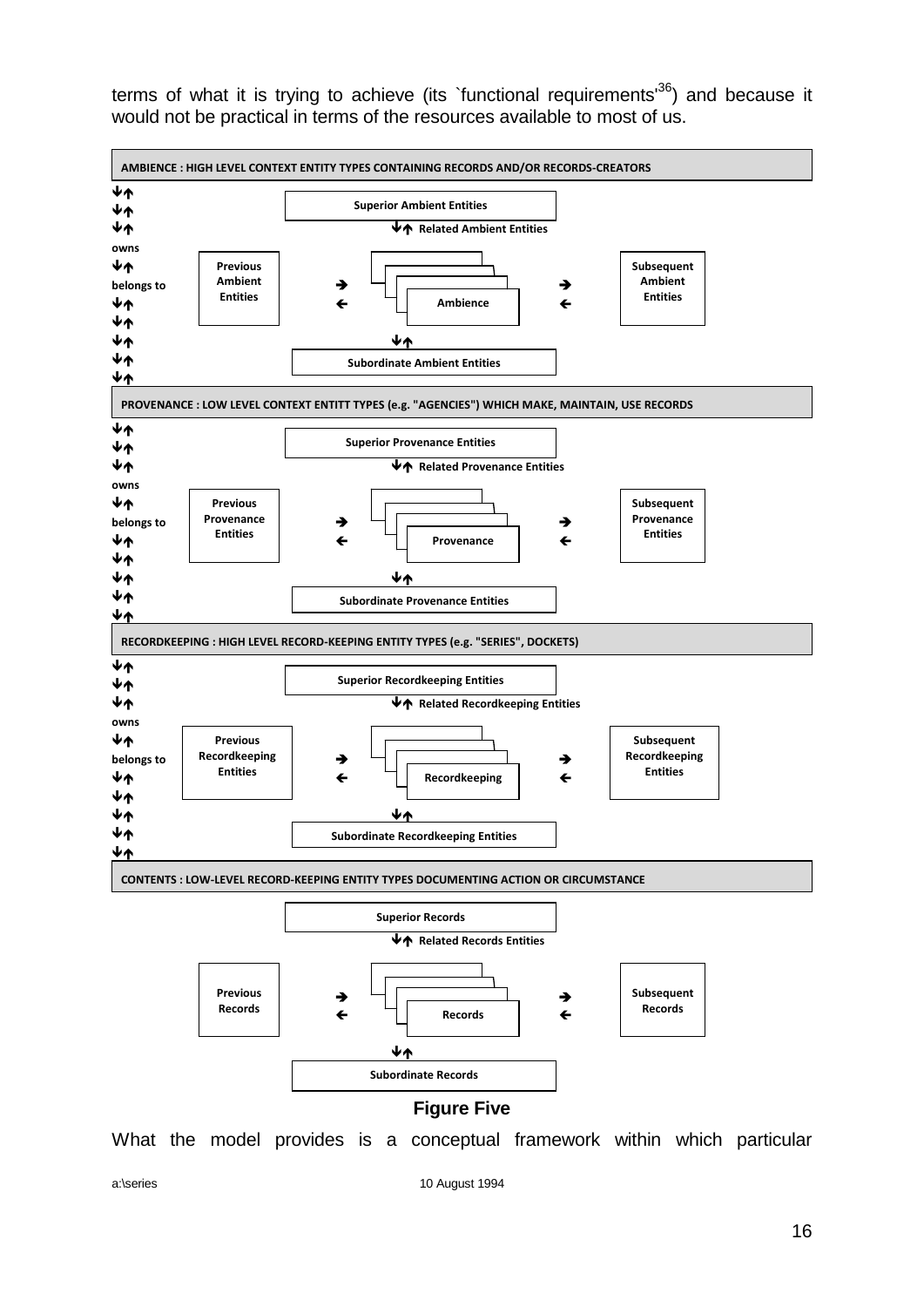applications will document those attributes and relationships necessary to meet the information demands upon  $it^{37}$ .

I suspect that Peter Scott came to regret the use of the word `abandonment' in his seminal 1966 article. He sometimes spoke wistfully of how we had not lost the *Fonds* as critics supposed but recreated it `on paper' using our Inventories and other products of the system. Certainly the opening words of his series of articles (in collaboration with others) from 1978 to 1981 indicate that by then he felt the need for a corrective statement -

As archivists we regard *respect des fonds* as one of our cardinal principles of arrangement. By this we accept that records and archives derive much of their meaning and value from the administrative (or other) context in which they were originally created; furthermore we maintain that preservation of the association between archives and their original historic context is vital to a full and proper understanding of the evidence and information which they contain.<sup>38</sup>

It is the products of the system - combining data about related entities into a single statement - which provide `the full and proper understanding of the evidence and information which [records] contain'. The attributes of an entity (and its relationships with other entities) are contingent upon both its definition and the descriptive methods we apply; so it is important to choose useful entities to document and to apply sound methodology. It is by accurately and faithfully depicting relationships `from the administrative (or other) context in which [records] were originally created' that we fulfil our great twin mandate to maintain order and provenance. Good definition and sound methodology derive ultimately from understanding the needs of users of archives (archivists, researchers, records-creators and owners, `society' and, ultimately, posterity). We hold that the `cardinal principles of arrangement' represent our best endeavour to satisfy those needs, through –

a process the objective of which is to construct a value-added representation of archives, by means of strategic information capture and recording into carefully structured data and information access systems, as a mechanism to satisfy the information needs of users .... <sup>39</sup>

The system allows us to `(re)construct' almost any conceivable combination of data. Certainly, as Scott predicted, it seems likely that any of the notions of *Fonds* currently being posited in the North American debate could have its `Australian' counterpart provided always that its component entities have been properly conceived and accurately documented in accordance with correct archival principles. Any `identified information need' can be satisfied (if it is anticipated) by carefully structuring useful descriptive entities for capturing needed data and utilising well conceived information access systems.

To return to the family relationships of Major-General Stanley, it will be seen that the system can be used to produce not merely an *Inventory of Descendants (Persons)* for each family, but also additional and separate Inventories of descendants by blood, by adoption, and (if need be) by purchase - to say nothing of Inventories of sisters, cousins, aunts, etc. Data about a person may appear on as many Inventories as suit the circumstances of the case without losing knowledge of the precise relationship between any two (or more) individuals. On this principle, any entity which can be imagined or discerned (whichever you prefer) can be documented, using the system, at least as completely - and we would say more accurately and unambiguously - than with any other methodology.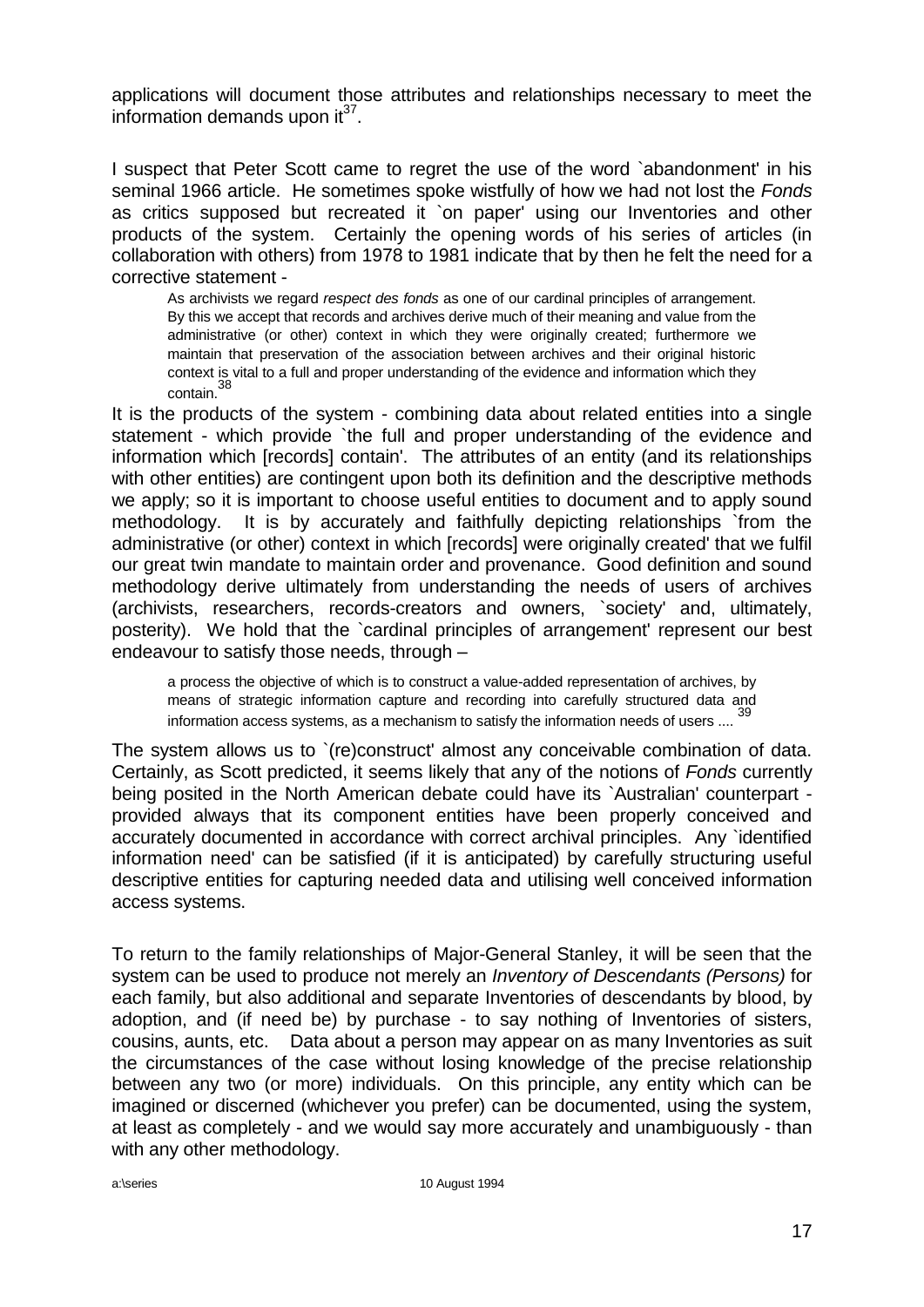Products of the system, it should be noted, do not have to follow the principle of data separation between context and record-keeping. A *Fonds*, or any other product combining characteristics of both, can be generated from the process of data collection thus far described.



**Figure Six**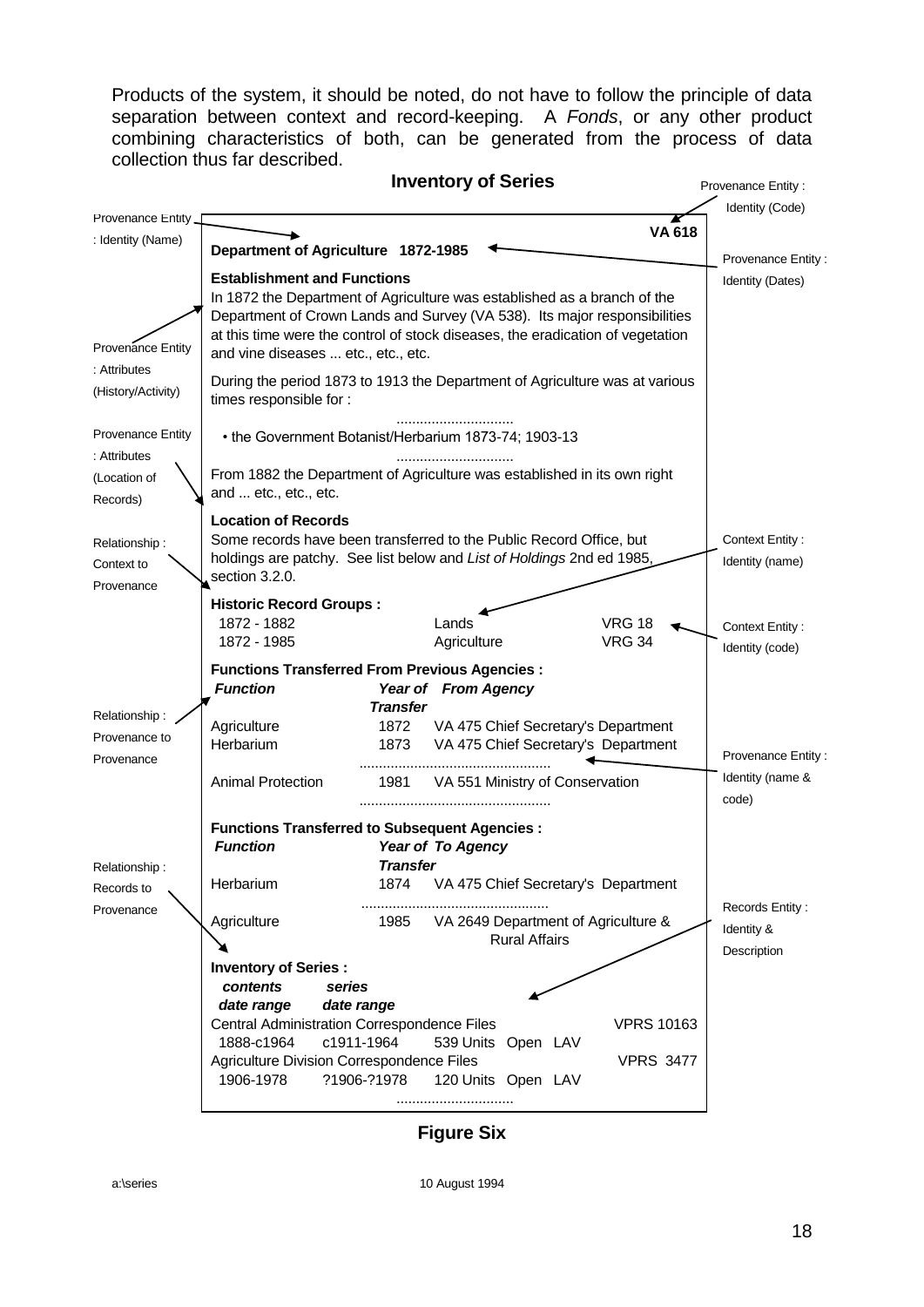Strictly, since the system can be regarded as a kind of relational data base, it has no `products' - on the principle that a particular view of the data is created not upon capture but in response to user query.

My colleague, Sue McKemmish<sup>40</sup>, will describe, in her contribution to this volume, products of the system which have been developed at the intersection of ambience and provenance. The best example of products which cross the boundary between provenance and records is still the *Inventory of Series* (for an Agency) which remains the staple of finding aids produced by archives using the system. An example is shown in **Figure Six.**

The archivist's skill lies in documenting the attributes and relationships necessary in order to permit views of the data which satisfy user demand. One such view, of course, is the *Fonds*. The real test of the system's archival integrity, in my opinion, insofar as that can be judged by its success in `preserving' the *Fonds*, is not whether such an entity is used for the purposes of data capture, still less whether such a thing is kept physically intact (even if that were possible). The question is whether or not proper `respect' is shown by designing a system which is capable of generating a Fonds (i.e. a documentary representation of a Fonds) when called upon to do so<sup>41</sup>.

Perhaps this is why Australians are reluctant to be drawn into that great archival grail quest - The Search for the Holy Fonds. Even if those who are questing find what they think they are looking for, it will be (in our terms) not an end, but a beginning. As students of the grail legends will recall, it is a journey towards insight - not one of physical discovery. The object of the search is not something to be unearthed and taken hold of. Seekers must develop in themselves the power to see. When they do, they discover that the object of their quest was there all the time. Even when a *Fonds* is defined (assuming one definition will do), the real quest remains - finding which attributes and relationships to document (and how) so that it will materialise for us.

### **ENDNOTES**

- 1. Ian Maclean, "Peter Scott" *Archives and Manuscripts* (Vol. 18, No. 1, May 1990), pp. 12-13.
- 2. Terry Cook "`Down Under' comes out on top [review of Keeping Archives II]" *Archives and Manuscripts* (Vol. 21, No. 2) November, 1993 p.272
- 3. The model, fully developed in **Figures Two and Five** is adapted from the analysis used by Michael Cook and others in their *Manual of Archival Description (MAD)* - 1986 (with K Grant) and 1989 (with M Procter). The model can, of course, be used for other systems. I use it here only to demonstrate features of the Australian system. See also end-note 36 below.
- 4. Glenda Acland, "Archivist : Keeper, Undertaker or Auditor : The challenge for traditional archival theory and practice" in *Keeping Data; papers from a workshop on appraising computer-based records* Australian Society of Archivists and the Australian Council of Archives, Sydney, 1991.
- 5. Gerald Fischer, "Letting the archival dust settle : some remarks on the record group concept" *Journal of the Society of Archivists* (Vol. 4, No. 8) October 1973.
- 6. Quoted (anonymously) in W Kaye Lamb, *Development of the National Archives ... Sept 1973* Commonwealth of Australia, Parliamentary Paper No. 16 (1974), p. 17.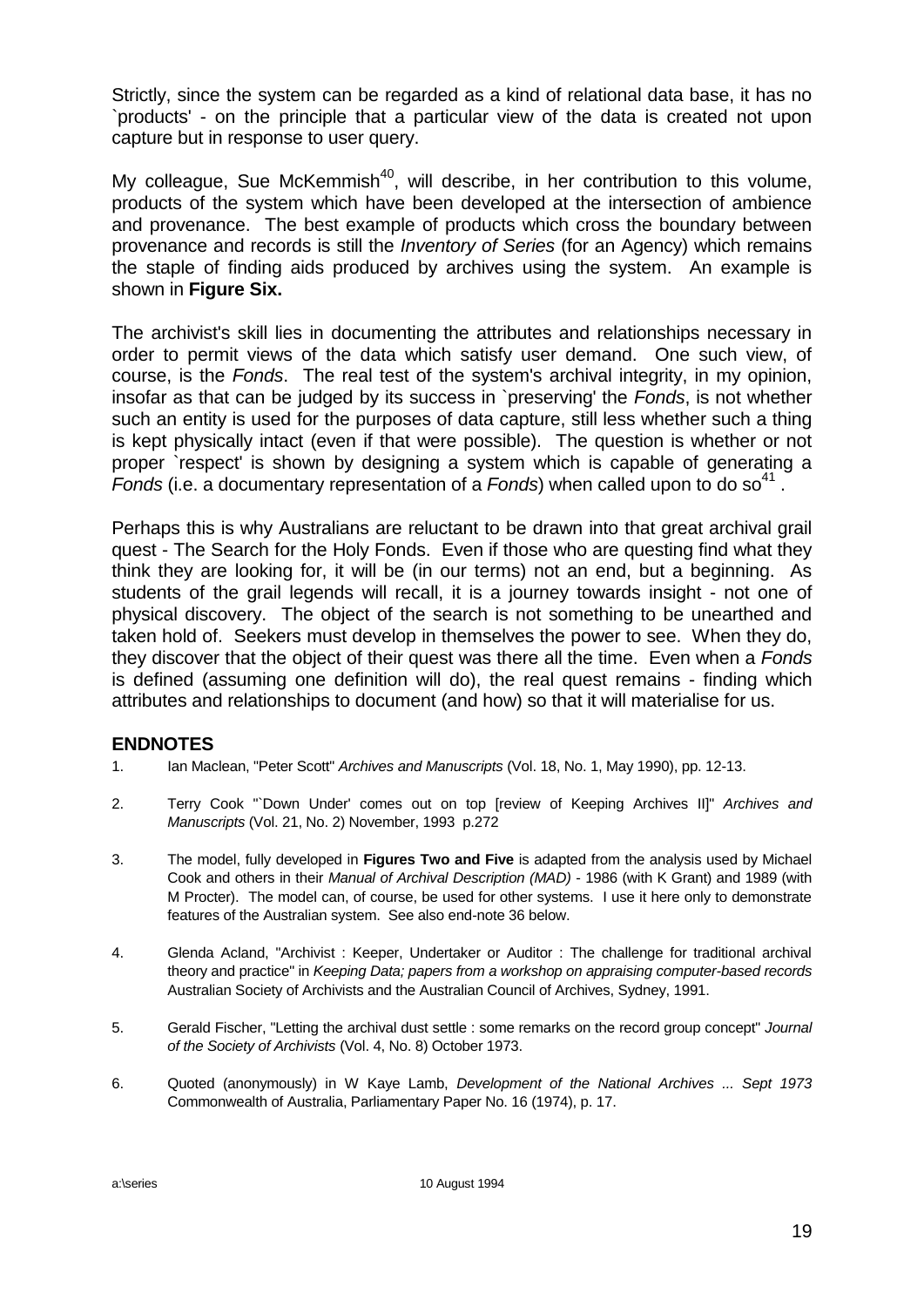- 7. Typically, incoming documents are registered and "docketed" i.e. folded from top to bottom, tied up in red tape, and filed in a pigeon hole with the registration number showing on the outside edge. When new papers arrive, they too are registered and docketed. The "previous papers" are then folded **inside** the new docket which is filed under the new number. In one sense, the first (topnumbered) docket no longer exists physically because it is now filed with later papers under the new number. It continues to exist logically, however, within the system because the original index and registration entries (showing the new number and usually summarising the contents) still exist.
- 8. P J Scott, G Finlay, C Smith, "Archives and administrative change : some methods and approaches (part 4) *Archives and Manuscripts* (Vol. 8, No. 2) December 1980, p. 61.
- 9. P J Scott, "Archives and administrative change : some methods and approaches (part 5) *Archives and Manuscripts* (Vol. 9, No. 1) September 1981, pp. 3-6.
- 10. Peter J Scott, "The record group concept : a case for abandonment" *American Archivist* (Vol. 29, No. 4) October 1966, pp. 495-496.
- 11. "From applying such measures to existing multiple-provenance series, it was then but a short step to extend the approach to *all* series, both to those that were single provenance, to those that were already multiple-provenance and to these [sic] that were *potentially* multiple-provenance ..." Peter Scott, Gail Finlay, Clive Smith, "Archives and administrative change : .... (part 4)", p. 58.
- 12. Descriptive entities are most easily understood as documentary representations of physical entities (the description of a file or volume). It is arguable, however, that some entities (and those the most important), such as organisational structure (provenance), function (jurisdiction or competence) and activity, indeed most contextual entities and record-keeping systems (as distinct from their physical components and products), do not (and never have) existed physically. See also end-note 14.
- 13. David Bearman "Documenting Documentation" *Archivaria* 34 (Summer, 1992), pp. 33-49.
- 14. As to whether the world really does provide us with our descriptive entities whether they can, or should, exactly correspond to (`describe') things which actually exist in the real-world - is, of course, a matter of debate. For my purpose here, which is to model how the system handles descriptive entities, it is not necessary to have a view on this. See also end-note 12.
- 15. "Those things are called relative, which, being either said to be *of* something else or *related to* something else, are explained by reference to that other thing. For instance, the word `superior' is explained by reference to something else, for it is superiority *over something else* that is meant .... So it is with everything else of this kind .... The significance of all these is explained by a reference to something else and in no other way .... Those terms, then, are called relative, the nature of which is explained by reference to something else, the preposition `of' or some other preposition being used to indicate the relation .... Sometimes, however, reciprocity of correlation does not appear to exist. This comes about when a blunder is made, and that to which the relative is related is not accurately stated .... If .... the statement is made accurate, the connexion will be reciprocal .... All relatives, then, if properly defined, have a correlative. I add this condition because, if that to which they are related is stated as haphazard and not accurately, the two are not found to be interdependent .... if, of two correlatives, one is not correctly termed, then, when all other attributes are removed and that alone is left in virtue of which it was stated to be correlative, the stated correlation will be found to have disappeared .... Thus it is essential that the correlated terms should be exactly designated .... When the terminology is thus correct, it is evident that all correlatives are interdependent.

Aristotle, *Organon (Categoriae)* tr. E.M.Edghill ch. 7 (Relation) **6a 36 - 7b 14**.

- 16. Terry Cook, "`Down under' comes out on top ...", p. 272.
- 17. Peter J Scott, "The Record Group Concept ....", pp. 493-504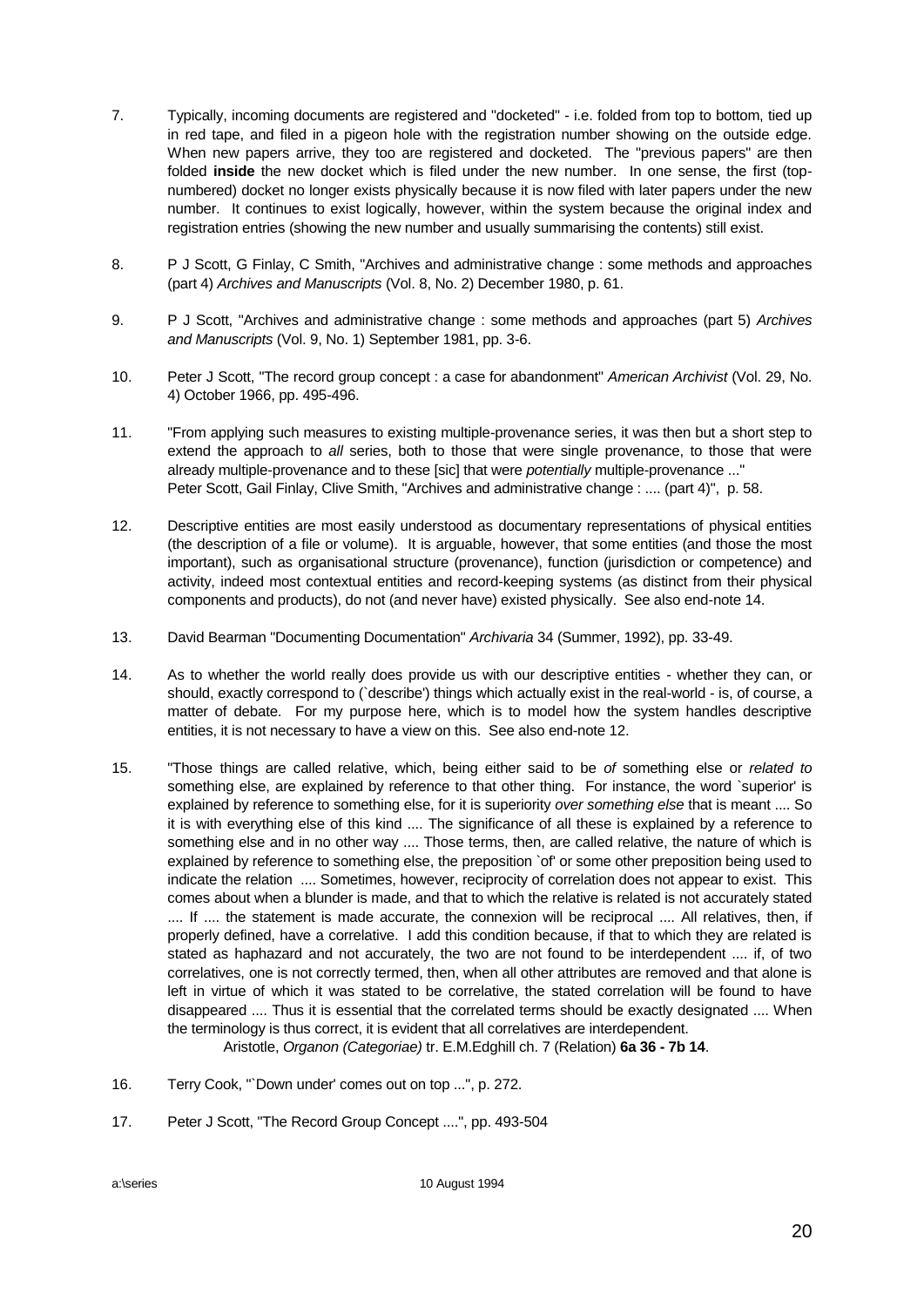- 18. ibid., p. 501
- 19. I can think of no more satisfactory term to describe that area of context which does not deal with provenance.
- 20. Helen Smith and Chris Hurley, "Developments in computerised documentation systems at the Public Record Office, Victoria" *Archives and Manuscripts* (Vol. 17, No. 2) November 1989, especially pp. 167-169. Victoria's "Record Groups" are so-named jokingly. Although they come in at somewhere like the same level of documentation activity as Groups or *Fonds*, they are characteristically Australian entities because they contain **only** data about context, no data about records. Unfortunately (and surprisingly), quite a number of people don't see the joke - a salutary reminder that humour and professional dignity do not mix.
- 21. P J Scott, "The Record Group Concept ....", pp. 500-501.
- 22. Australian Archives, *CRS Review Report* (November, 1993) part 13.4 and Table 16.
- 23. C Hurley, "Standardisation 1987 : a recapitulation" *Archives and Manuscripts* (vol. 18, No. 1) May 1990, especially p. 72.
- 24. C Hurley, "What, if anything, is a function?" *Archives and Manuscripts* (Vol. 21, No. 2) November 1993, pp. 208-220. Careful readers will also have noted that in this article the wheel has come full circle and that I am positing the creation of an entity which combines **both** context and records data. It should be noted, however, that such an entity, if it is ever used, will be a product of data captured using traditional Australian entities which would begin, at the data capture stage, by rigorously separating the data.
- 25. It should be noted, however, that `items' as described by Scott are not truly contents entities. They are described on an Inventory of Items for each series but they do not exist as descriptive entities in their own right. The Inventory of Items is merely an extension of the description of a series, the whole of the data on all of the items being no more than a long-winded description of attributes of the series. To be a true contents entity, an item needs to be documented and then **related** to a series. Most applications do not yet deal with data on items in this way - except for AA's ANGAM II whose coverage at this level is partial.
- 26. A consignment may be housed intellectually rather than physically i.e. each item may be controlled by a common consignment code regardless of physical location.
- 27. A disposal class or access category may, of course, also operate as a supra-records entity. See also P J Scott, C D Smith and G Finlay, "Archives and administrative change : .... (part 3)", pp. 41-43.
- 28. David Bearman, "Record keeping systems" *Archivaria* 36 (Autumn, 1993), pp. 16-36.
- 29. It should be pointed out, however, that so far as I am aware most practitioners of the system of would still use true series most of the time.
- 30. See Peter Scott, Gail Finlay, Clive Smith. "Archives and administrative change : some methods and approaches (part 3) *Archives and Manuscripts* (Vol. 18, No. 1) June 1980, pp. 46-51 for the traditional AA view.
- 31. **synchronic** *a.* Describing a subject (esp. a language) as it exists at one point in time (opp. *diachronic*); hence ~ICALLY *adv.* [f. LL *synchronus* (see SYNCHRONOUS) + -IC] *The Concise Oxford Dictionary of Current English* (6th ed.)
- 32. For an indication of the types and variety of relational changes see -